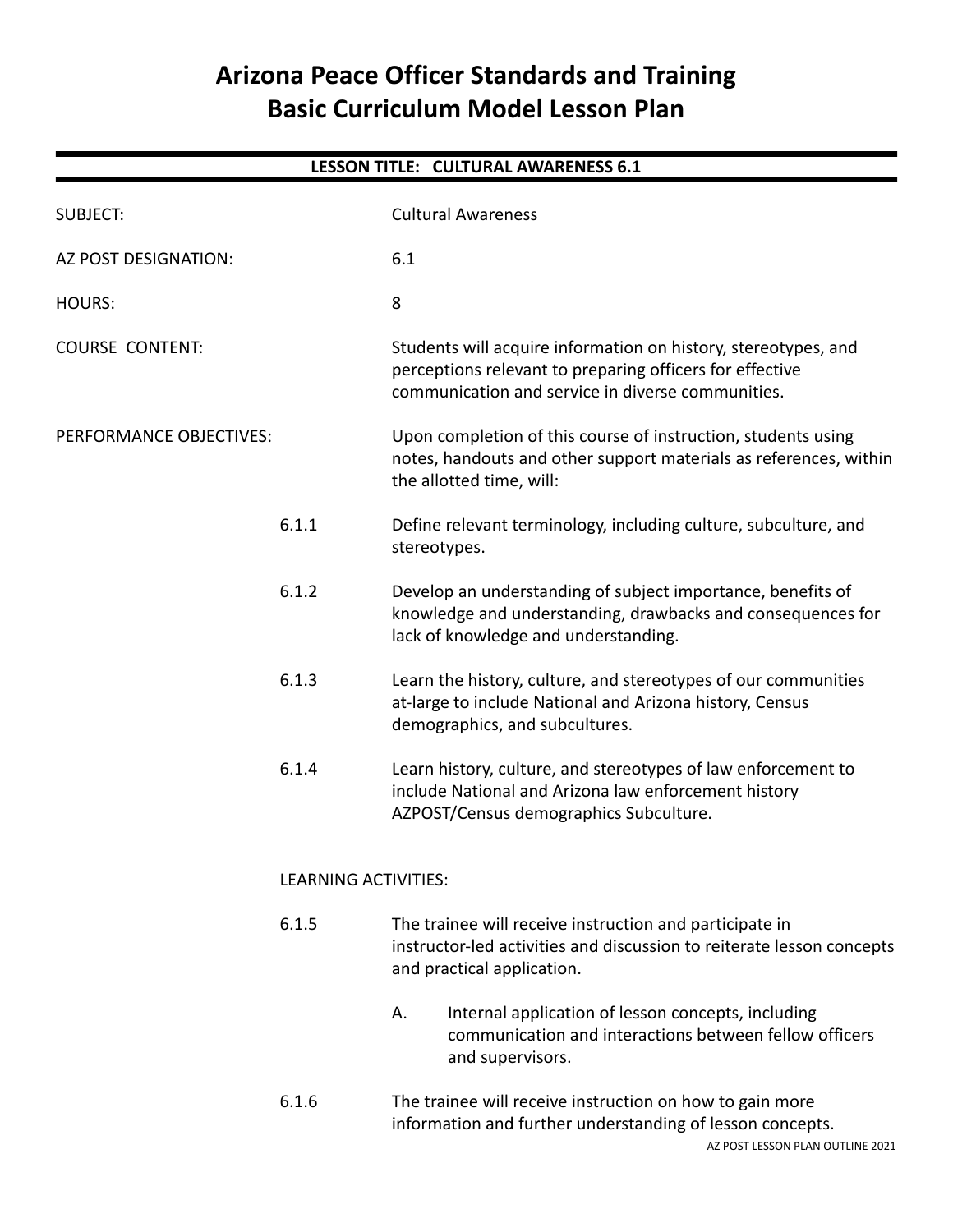- A. Tangible Activities.
- B. Literature and Media Resources.
- C. Websites.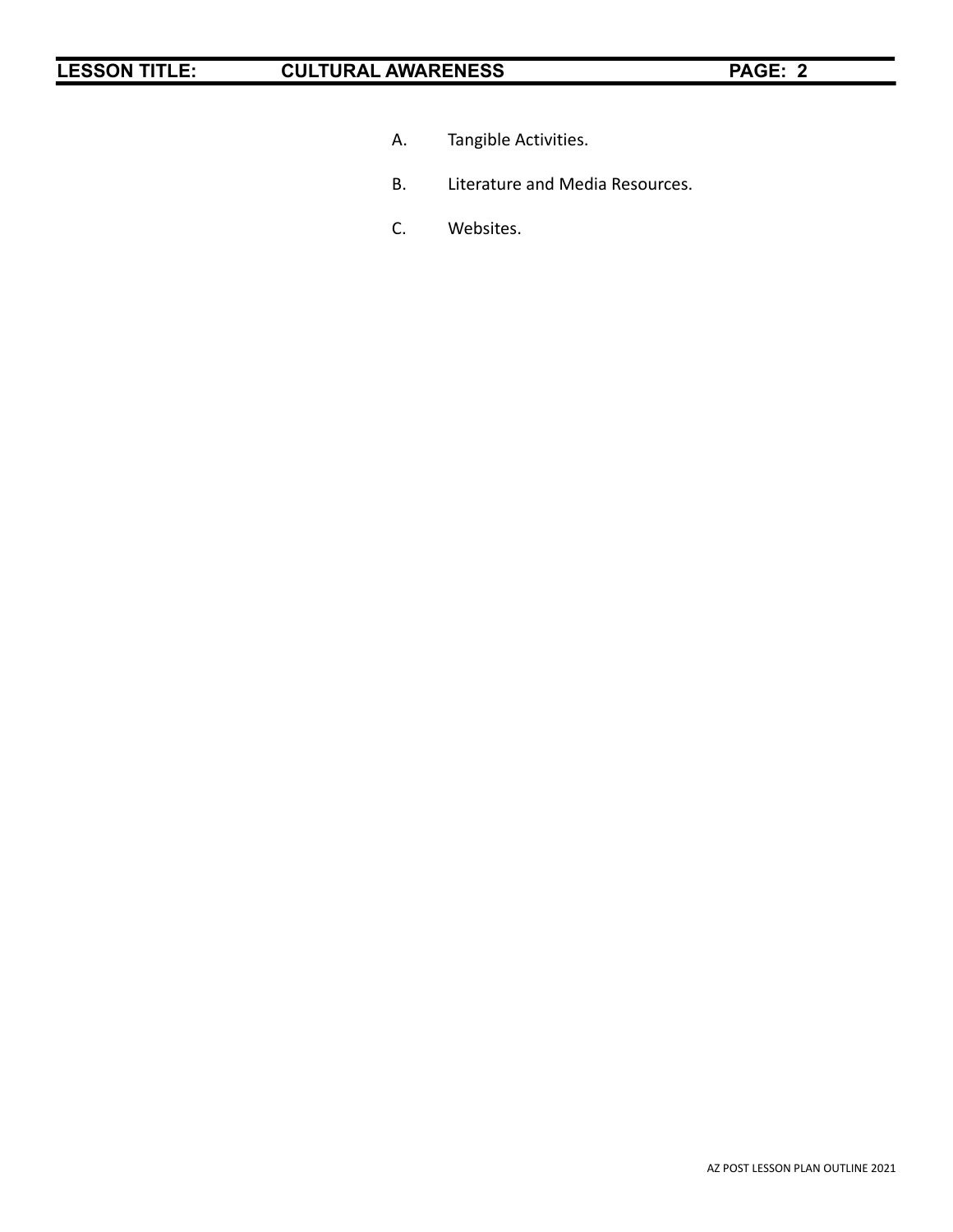| DATE FIRST PREPARED:             | August 1995                                              |                      |  |
|----------------------------------|----------------------------------------------------------|----------------------|--|
| PREPARED BY:                     | Sgt. Gerald Heuett, Jr.                                  |                      |  |
| <b>REVIEWED - REVISED:</b>       | <b>SME Committee</b>                                     | DATE: January 2001   |  |
| <b>REVIEWED - REVISED:</b>       | AZ POST (Word)                                           | DATE: May 2003       |  |
| <b>REVIEWED - REVISED:</b>       | AZ POST                                                  | DATE: April 2007     |  |
| <b>REVIEWED - REVISED:</b>       | Lt. Dave Kelly, ALEA                                     |                      |  |
|                                  | (minor edits)                                            | DATE: April 2010     |  |
| <b>REVIEWED - REVISED:</b>       | LE in Indian Country                                     |                      |  |
|                                  | Committee & POST                                         | DATE: September 2014 |  |
| <b>REVIEWED - REVISED:</b>       | <b>SME Committee</b>                                     | DATE: February 2021  |  |
| <b>REVIEWED - REVISED:</b>       | AZPOST (DocX)                                            | DATE: December 2021  |  |
| AZ POST - APPROVAL:              | <b>Richard Watling</b>                                   | DATE: September 2014 |  |
| AZ POST - APPROVAL:              | <b>Mandy Faust</b>                                       | DATE: February 2021  |  |
| AZ POST - APPROVAL:              | Lori Wait                                                | DATE: December 2021  |  |
| <b>INSTRUCTOR REFERENCES:</b>    |                                                          |                      |  |
| <b>CLASS LEVEL:</b>              | Student                                                  |                      |  |
| <b>TRAINING AIDS:</b>            |                                                          |                      |  |
|                                  |                                                          |                      |  |
| <b>INSTRUCTIONAL STRATEGY:</b>   | Interactive lecture and class discussion.                |                      |  |
| <b>SUCCESS CRITERIA:</b>         | 70% or higher on a written, multiple-choice examination. |                      |  |
| <b>COMPUTER FILE NAME:</b>       | 6.1 Cultural Awareness                                   |                      |  |
| DATE RELEASED TO THE SHARE FILE: | May 17, 2022                                             |                      |  |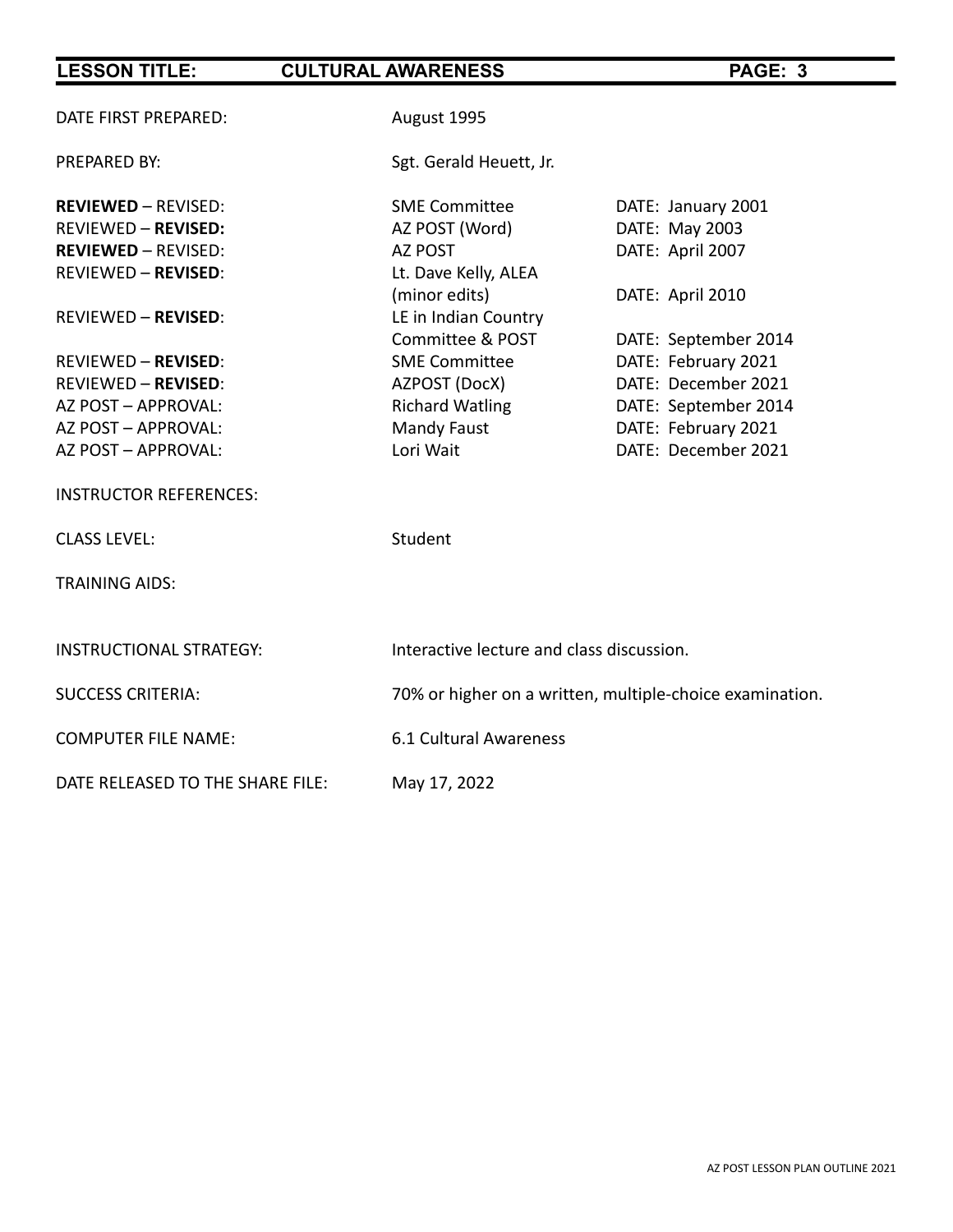### **I. INTRODUCTION**

- A. Instructor (self) introduction.
- B. Preview of performance objectives.
- C. Ice breaker activity. (optional)

### **II. DEFINE RELEVANT TERMINOLOGY INCLUDING CULTURE, SUBCULTURE AND STEREOTYPES.**

**P. O. 6.1.1**

- A. "You Need Some Cultural Competence".
- B. Play Video: Resident on Police and Race Relations: <https://youtu.be/kjsHNgINl4c>
	- 1. Discuss with students why her statement is relevant and crosses regions, cultures, age and agencies.
	- 2. The purpose of this course is to assist you, as police officers, in performing your duties in a professional manner.
	- 3. There are different ways to teach about culture and all of those methodologies have something to offer.
	- 4. This lesson was designed specifically for new law enforcement recruits for the state of Arizona.
	- 5. During this course, you will be given an opportunity to expand your knowledge about the people who have chosen Arizona for their home and how their various identities intersect with law enforcement.
- C. Why is this lesson important?
	- 1. We will talk more about this in a few minutes, but in general, the education, information and tools shared during this course will assist you in working with the community that you serve.
	- 2. This lesson plan will provide you the tools which will help you to:
		- a. Work more efficiently.
		- b. Be a better listener.
		- c. Exhibit respect and gain respect from those you serve.
		- d. Become a competent law enforcement professional.
		- e. Humanize law enforcement through an increased ability to express compassion.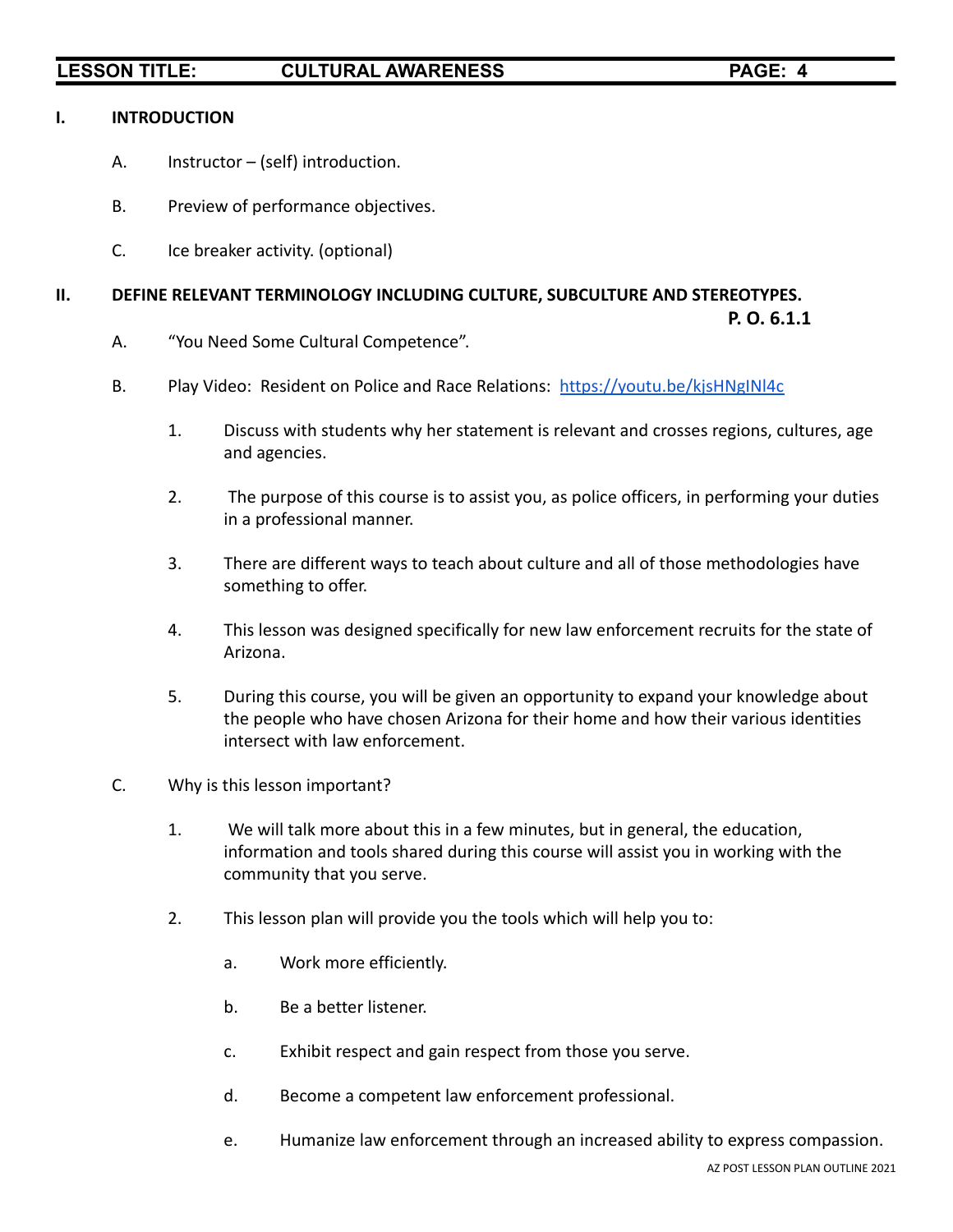- D. Setting the Stage Review of key terms that are relevant throughout this lesson plan. *INSTRUCTOR NOTE: This outline uses language and terminology set by federal agencies. Although popular language sometimes shifts, instructors should continue to use terminology consistent with our local and national public partners. Updates will continue to be made as needed.*
	- 1. Race Any one of the groups that humans are often divided into based on physical traits regarded as common among people of shared ancestry.
	- 2. Ethnicity A particular ethnic affiliation or group.
	- 3. A particular race of people, or the fact of being from a particular race of people.
	- 4. Ethnic Of or relating to large groups of people classed according to common racial, national, tribal, religious, linguistic, or cultural origin or background.
	- 5. Relating to or characteristic of a large group of people who have the same national, racial, or cultural origins, and who usually speak the same language.
	- 6. Ethnic Group A group of people who share a common religion, color, or national origin. Irish-Americans, Mexican-Americans, German-Americans, Italian-Americans, Hindus, Moslems, and Jews are examples of ethnic groups.
	- 7. Some members of ethnic groups participate in the customs and practices of their groups, while others do not. Discrimination based on these customs and practices may be illegal under EEO law. See Minority.
	- 8. Minority The smaller part of a group. A group within a country or state that differs in race, religion or national origin from the dominant group. According to Equal Employment Opportunity Commission (EEOC) guidelines, minority is used to mean four particular groups who share a race, color or national origin. Those groups are:
		- a. American Indian or Alaskan Native. A person having origins in any of the original peoples of North America, and who maintain their culture through a tribe or community.
		- b. Asian or Pacific Islander. A person having origins in any of the original people of the Far East, Southeast Asia, India, or the Pacific Islands. These areas include, for example, China, India, Korea, the Philippine Islands, and Samoa.
		- c. Black (except Hispanic). A person having origins in any of the black racial groups of Africa.
		- d. Hispanic. A person of Mexican, Puerto Rican, Cuban, Central or South American, or other Spanish culture or origin, regardless of race.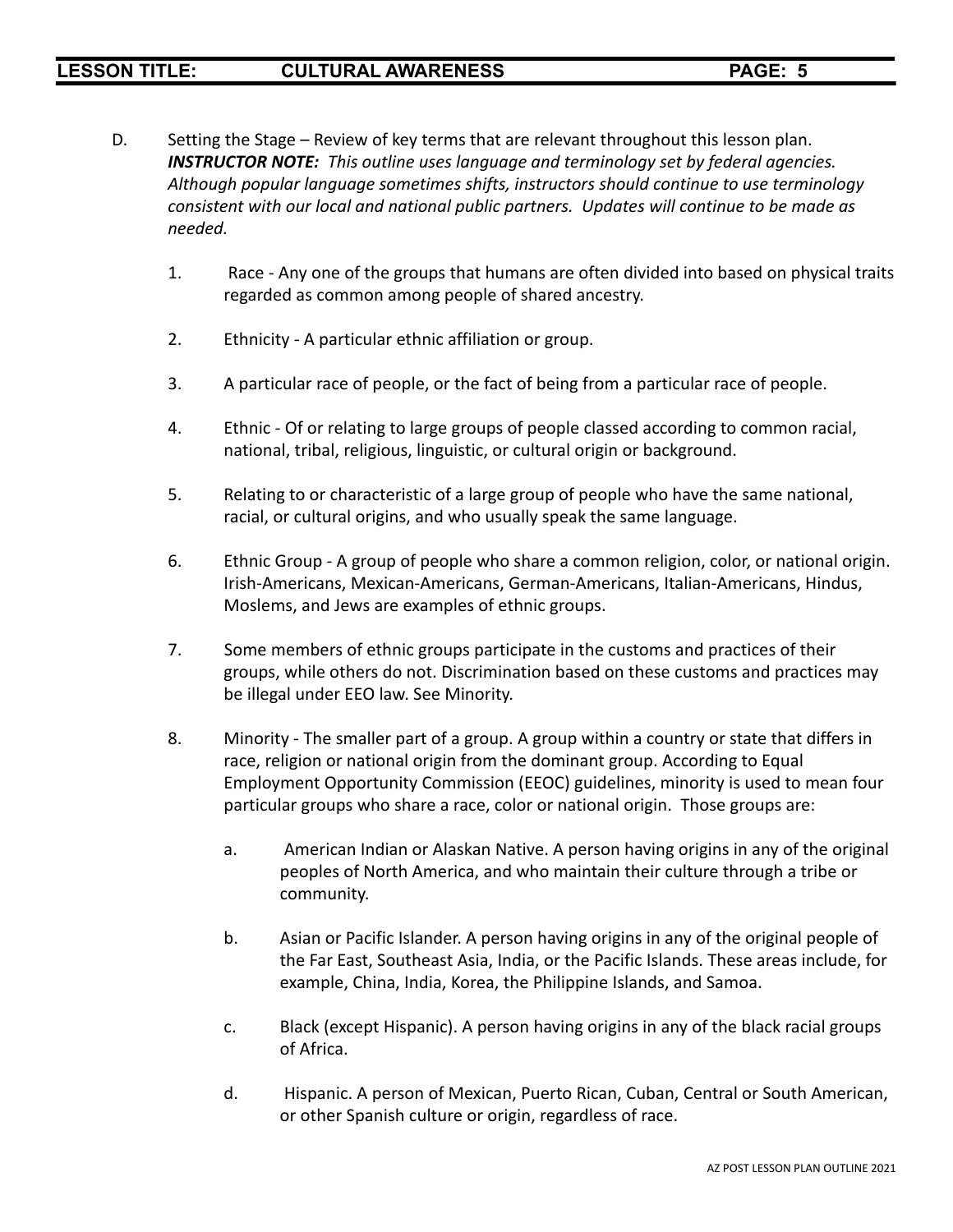- e. The many peoples with origins in Europe, North Africa, or the Middle East make up the dominant white population. Of course, many more minority groups can be identified in the American population. However, they are not classified separately as minorities under EEO law. It should be noted that women are not classified as a minority, however, they have experienced the same kind of systematic exclusion from the economy as the various minorities. Thus, they are considered as having "minority status" as far as the law is concerned.
- 9. Culture The customary beliefs, social forms, and material traits of a racial, religious, or social group also: the characteristic features of everyday existence (such as diversions or a way of life) shared by people in a place or time.
- 10. The set of shared attitudes, values, goals, and practices that characterizes an institution or organization.
- 11. The set of values, conventions, or social practices associated with a particular field, activity, or societal characteristic.
- 12. The integrated pattern of human knowledge, belief, and behavior that depends upon the capacity for learning and transmitting knowledge to succeeding generations.
- 13. The way of life, especially the general customs and beliefs, of a particular group of people at a particular time.
- 14. Subculture An ethnic, regional, economic, or social group exhibiting characteristic patterns of behavior sufficient to distinguish it from others within an embracing culture or society.
- 15. The way of life, customs, and ideas of a particular group of people within a society that are different from the rest of that society.
- 16. Refugee Refugees are persons who are outside their country of origin for reasons of feared persecution, conflict, generalized violence, or other circumstances that have seriously disturbed public order and, as a result, require international protection. The refugee definition can be found in the 1951 Convention and regional refugee instruments, as well as UNHCR's Statute.
- 17. Migrant While there is no formal legal definition of an international migrant, most experts agree that an international migrant is someone who changes his or her country of usual residence, irrespective of the reason for migration or legal status. Generally, a distinction is made between short-term or temporary migration, covering movements with a duration between three and 12 months, and long-term or permanent migration, referring to a change of country of residence for a duration of one year or more.
- 18. Stereotype To believe unfairly that all people or things with a particular characteristic are the same.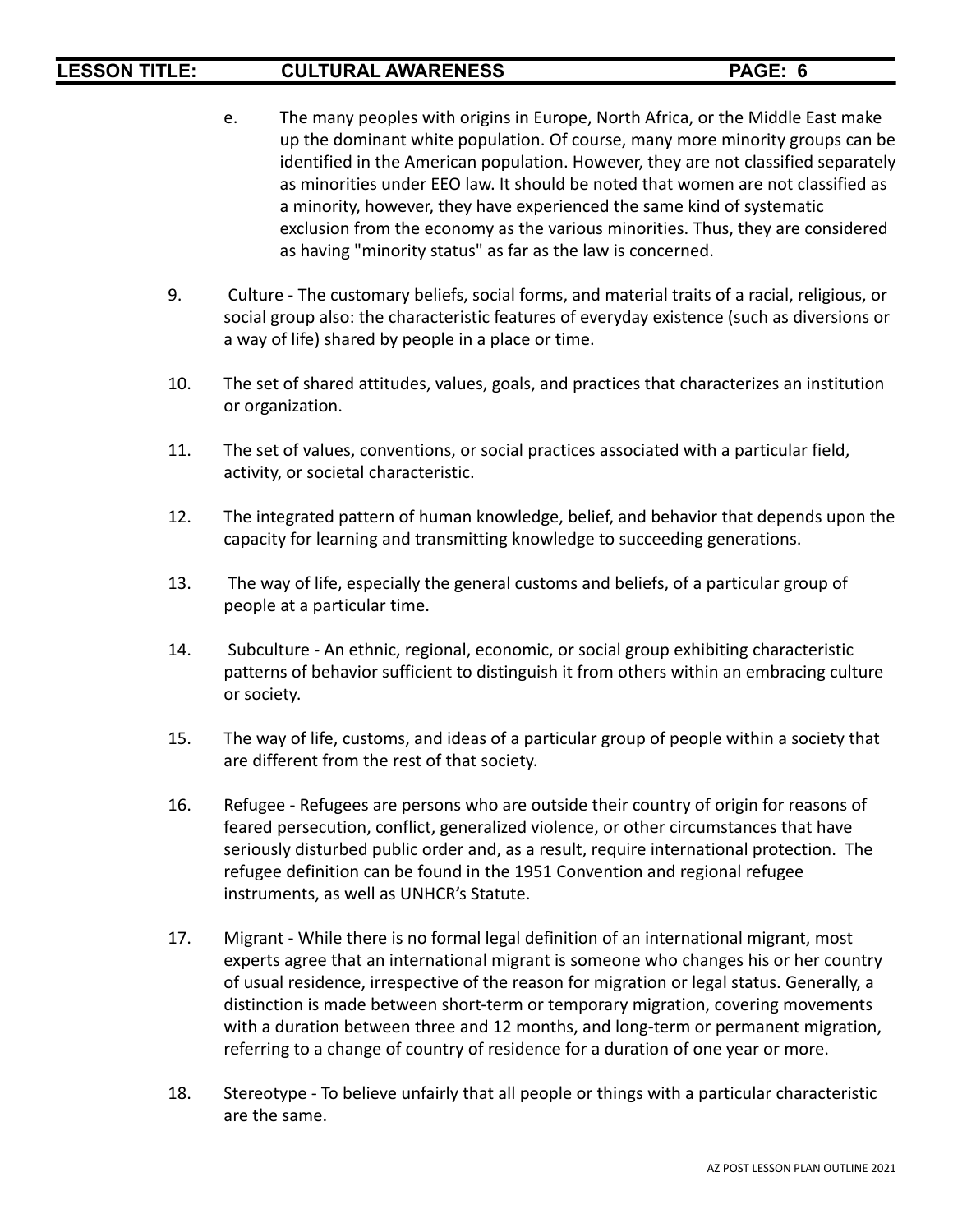- 19. An often unfair and untrue belief that many people have about all people or things with a particular characteristic.
- 20. A set idea that people have about what someone or something is like, especially an idea that is wrong.
- 21. Protected Classes/Groups The Equal Employment Opportunity Commission (EEOC) Applicants, employees, and former employees are protected from employment discrimination based on race, color, religion, sex (including pregnancy, sexual orientation, or gender identity), national origin, age (40 or older), disability and genetic information (including family medical history.
- 22. Department of Housing and Urban Development (HUD) The Fair Housing Act prohibits discrimination in housing because of: Race, Color, National Origin, Religion, Sex, Familial Status, and Disability.
- 23. Arizona Attorney General The following Categories are protected: Race, Color, National Origin, Sex, Religion/Creed, Age (40 years or older), Physical/mental disability, Pregnancy, and Retaliation.
- 24. Compassion a strong feeling of sympathy and sadness for other people's suffering or bad luck and a desire to help.
- 25. Indifference the quality of not caring about or being interested in something or someone.
- 26. Mitigating Circumstances in criminal law, conditions or happenings which do not excuse or justify criminal conduct, but are considered out of mercy or fairness in deciding the degree of the offense the prosecutor charges or influencing a reduction of the penalty upon conviction. *INSTRUCTOR NOTE: Below are links describing the above listed terms and definitions.*

<https://www.merriam-webster.com/dictionary/race>

Ethnicity Definition & Meaning - [Merriam-Webster](https://www.merriam-webster.com/dictionary/ethnicity) <https://dictionary.cambridge.org/dictionary/english/ethnicity> Ethnic Definition & Meaning - [Merriam-Webster](https://www.merriam-webster.com/dictionary/ethnic)

<https://dictionary.cambridge.org/dictionary/english/ethnic>

<https://www.archives.gov/eeo/terminology.html>

<https://www.archives.gov/eeo/terminology.html>

<https://www.merriam-webster.com/dictionary/culture>

<https://dictionary.cambridge.org/us/dictionary/english/culture>

Subculture Definition & Meaning - [Merriam-Webster](https://www.merriam-webster.com/dictionary/subculture)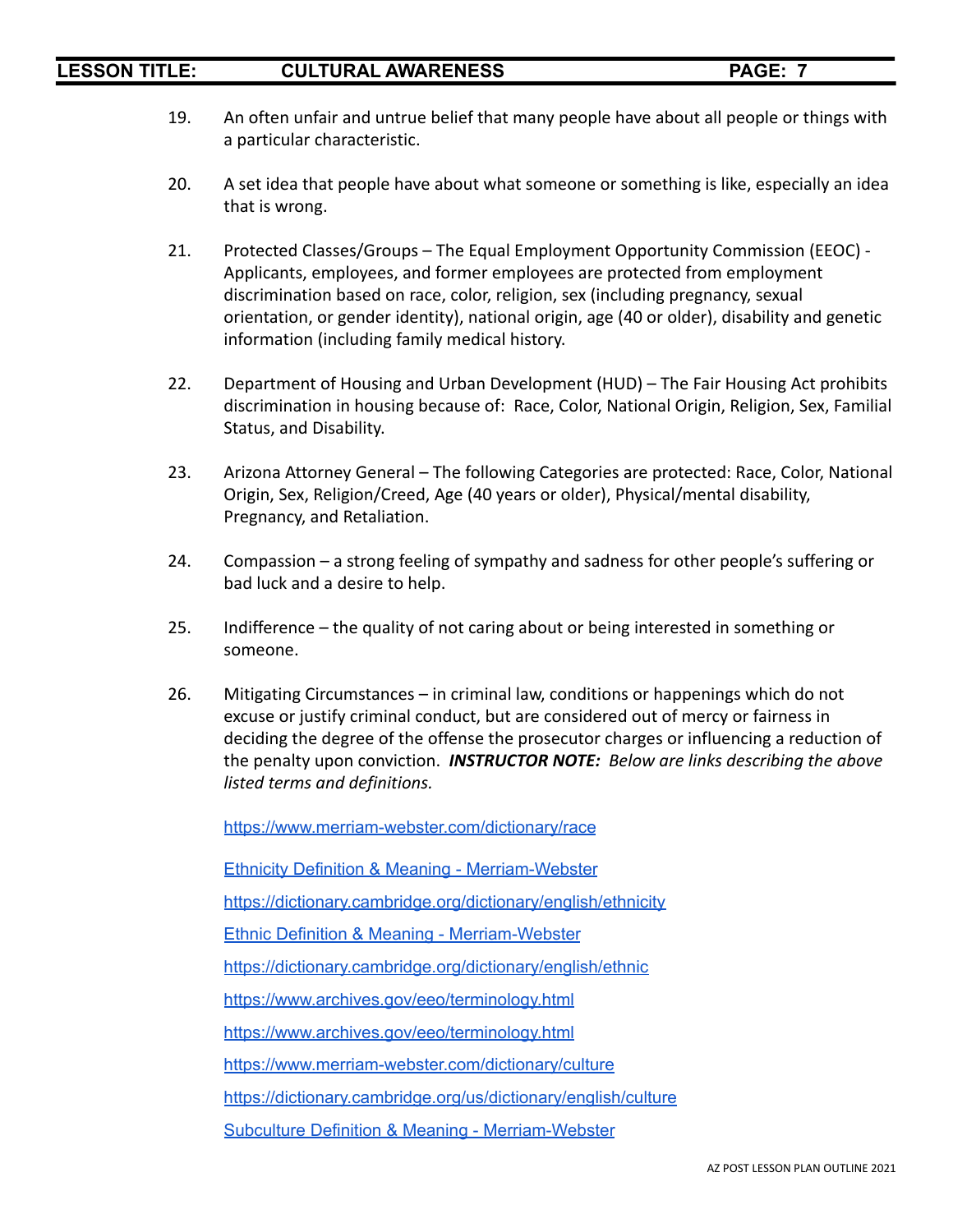<https://dictionary.cambridge.org/us/dictionary/english/subculture>

**[Definitions](https://refugeesmigrants.un.org/definitions) | Refugees and Migrants** 

**[Definitions](https://refugeesmigrants.un.org/definitions) | Refugees and Migrants** 

<https://www.merriam-webster.com/dictionary/stereotypes>

<https://dictionary.cambridge.org/us/dictionary/english/stereotype?q=stereotypes>

<https://www.eeoc.gov/employers/small-business/3-who-protected-employment-discrimination>

[https://www.hud.gov/program\\_offices/fair\\_housing\\_equal\\_opp/fair\\_housing\\_act\\_overview](https://www.hud.gov/program_offices/fair_housing_equal_opp/fair_housing_act_overview)

<https://www.azag.gov/civil-rights/discrimination/employment>

<https://dictionary.cambridge.org/us/dictionary/english/compassion>

<https://dictionary.cambridge.org/us/dictionary/english/indifference>

[https://dictionary.law.com/Default.aspx?selected=1267#:~:text=mitigating%20circumstances,of%20the%20pen](https://dictionary.law.com/Default.aspx?selected=1267#:~:text=mitigating%20circumstances,of%20the%20penalty%20upon%20conviction) [alty%20upon%20conviction](https://dictionary.law.com/Default.aspx?selected=1267#:~:text=mitigating%20circumstances,of%20the%20penalty%20upon%20conviction)

### **III. DEVELOPING AN UNDERSTANDING OF THE IMPORTANCE OF THIS SUBJECT (LESSON GOAL)**

**P. O. 6.1.2**

- A. What are the benefits of knowledge and understanding?
	- 1. Cultural awareness is important for you to understand and practice throughout your career. WHY?
	- 2. Understanding how people wish to be treated through awareness of other cultures and their connections to law enforcement will help lay the foundation for you to be a conscientious and culturally competent law enforcement professional.
	- 3. Law enforcement's image and perception is influenced by officer behavior. It is important to:
		- a. Always treat people fairly and objectively.
		- b. Be aware of the inherent power officers represent in the community and how this impacts our interactions with those we serve.
		- c. Be aware of how people react to your presence, verbal and nonverbal communication.
		- d. Be aware that in some communities Law Enforcement (YOU) represent affluence, which can be viewed through your patrol vehicle, uniform and equipment.
	- 4. Benefits of knowledge and understanding.
		- a. TRUST The community's belief that law enforcement will uphold the peace officer oath.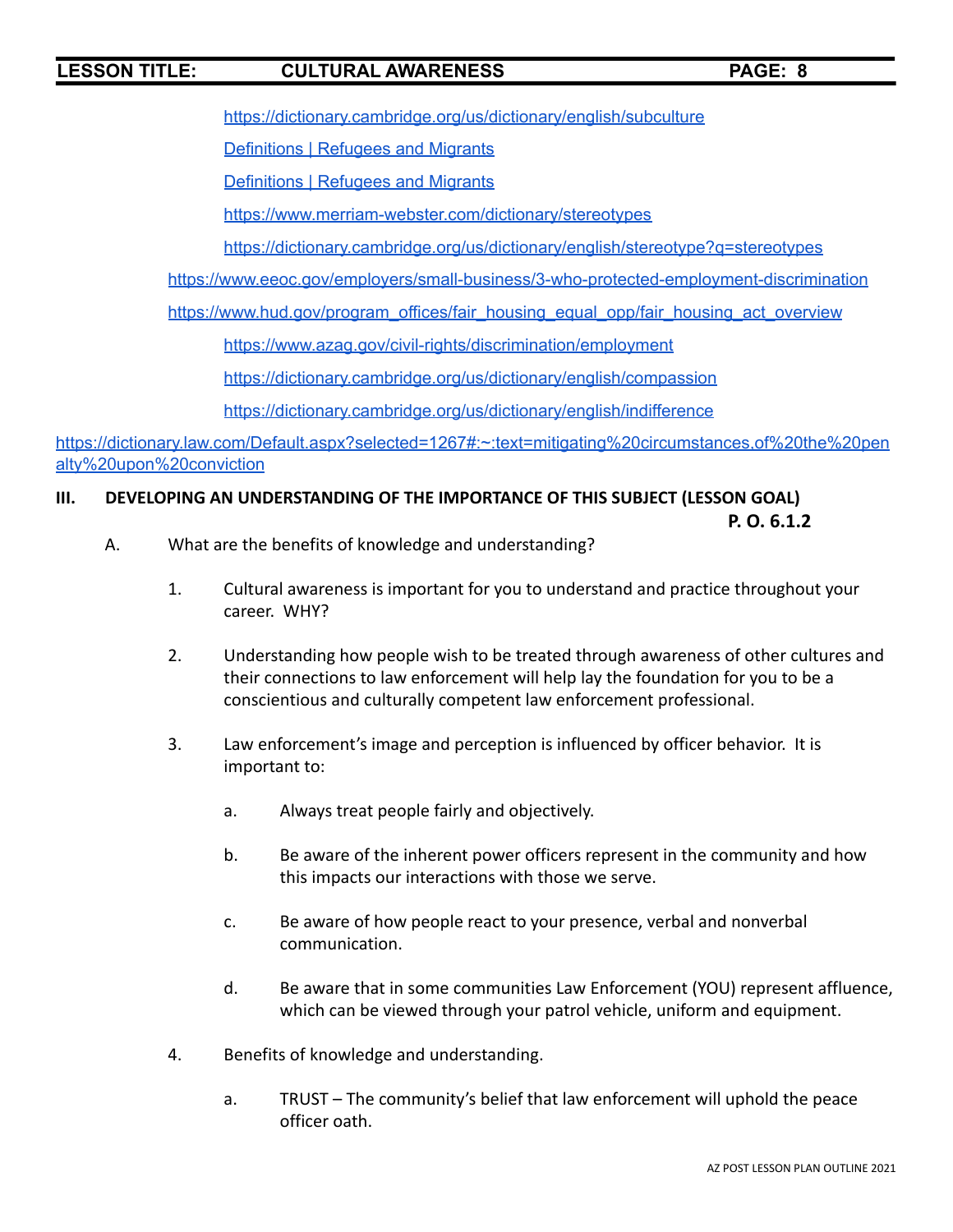- b. COMPASSION The community's belief that officers understand factors that impact their behavior or events that take place in their lives.
- c. RELATIONSHIP BUILDING/ INCREASED COMMUNITY SAFETY The community's willingness to partner with law enforcement to address problems and share information.
- d. POLICY/INFRASTRUCTURE SUPPORT The community's willingness to lobby government bodies for adequate department support or organize efforts to manage needs through private funds and donations.
- e. INCREASED OFFICER SAFETY Improved de-escalation results.
- f. PERSONAL DEVELOPMENT Reduced stress due to increased ability to communicate or understand circumstances.
- g. PROFESSIONAL DEVELOPMENT Stronger emotional intelligence due to increased ability to communicate or understand circumstances.
- h. INDUSTRY GAIN Desirable officer conduct may lead to increased positive perception of careers in law enforcement and professionalism.
- i. INDUSTRY/AGENCY GAIN Potential decreased legal liability.
- 5. Other examples of benefits.
	- a. Police Foundations and Community Partners Nonprofit organizations created to provide financial and human capital support for law enforcement agencies.
		- i. Arizona Law Enforcement Outreach and Support (AZLEOS).
		- ii. Buckeye Police Foundation.
		- iii. Phoenix Police Foundation.
		- iv. Prescott Police Foundation.
		- v. Prescott Valley Police Foundation.
		- vi. Southern Arizona Law Enforcement Foundation.
	- b. Financial partnerships. *INSTRUCTOR NOTE: Below are a list of links to the above listed items.*

Fact check: Target not [planning](https://www.reuters.com/article/uk-factcheck-target-not-ending-shop-with/fact-check-target-not-planning-to-end-its-shop-with-a-cop-program-idUSKCN24T25R) to end its "Shop with a Cop" program | Reuters

Fact check: Target says it is not [cutting](https://www.usatoday.com/story/news/factcheck/2020/08/11/fact-check-target-says-not-cutting-ties-shop-cop/5537179002/) ties with Shop with a Cop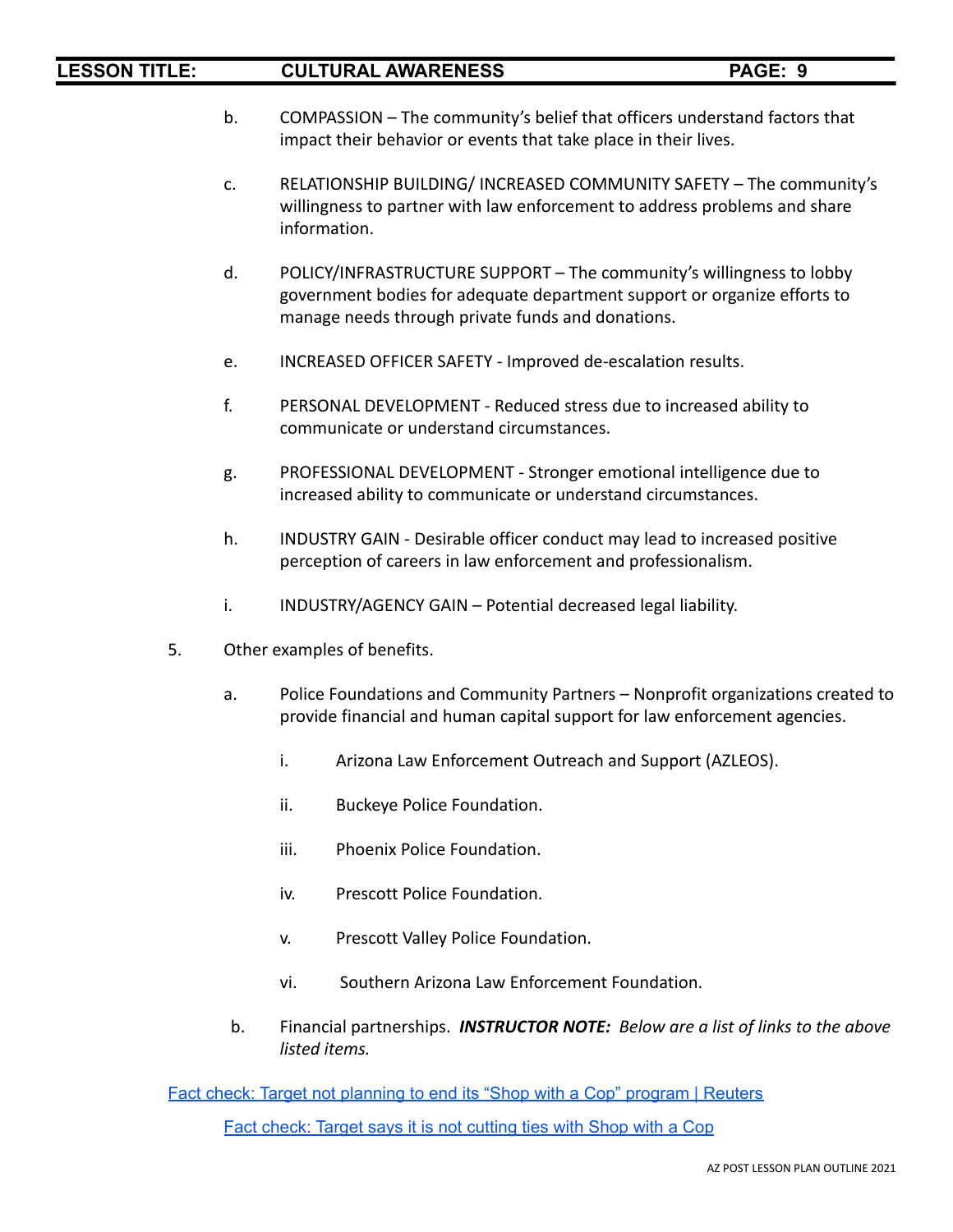<https://corporate.target.com/article/2019/12/heroes-and-helpers>

### <https://www.100club.org/>

- c. The 100 Club Provides immediate financial assistance for families of public safety officers and firefighters who are seriously injured or killed in the line of duty. Also provides resources to enhance public safety officers and firefighter's safety and welfare.
- B. What are the drawbacks and consequences for lack of knowledge and understanding?
	- 1. Consequences.
		- a. MISTRUST The community's belief that they will not be fairly served.
		- b. INDIFFERENCE The community's belief that officers are unwilling to understand or consider mitigating circumstances that cause issues or lead to problems.
		- c. RELATIONSHIP BREAKDOWN/ DECREASED COMMUNITY SAFETY The community's unwillingness to work with law enforcement, share information, assist with investigations and cold cases, and public discouragement to support programs or efforts led by agencies.
		- d. LACK OF SUPPORT The community's unwillingness to encourage support; withdrawal of current or future support for law enforcement needs and programs.
		- e. DECREASED OFFICER SAFETY Failure to express understanding or willingness to understand or be patient with individuals can unintentionally escalate negative emotions during contacts.
		- f. PERSONAL DEVELOPMENT Increased stress due to inability to communicate or understand circumstances and potential consequences such as discipline or community unrest.
		- g. INDUSTRY LOSS Lack of understanding could lead to undesirable officer conduct which may diminish the perception of careers in law enforcement and minimize interest for potential candidates, especially those from impacted communities.
		- h. INDUSTRY/AGENCY LOSS: Lack of understanding could lead to undesirable officer conduct which may lead to an increase of complaints and lawsuits.
	- 2. Other examples of consequences.
		- a. Defund the Police campaigns National push by various organizations for government leaders to reallocate money dedicated to police budgets to other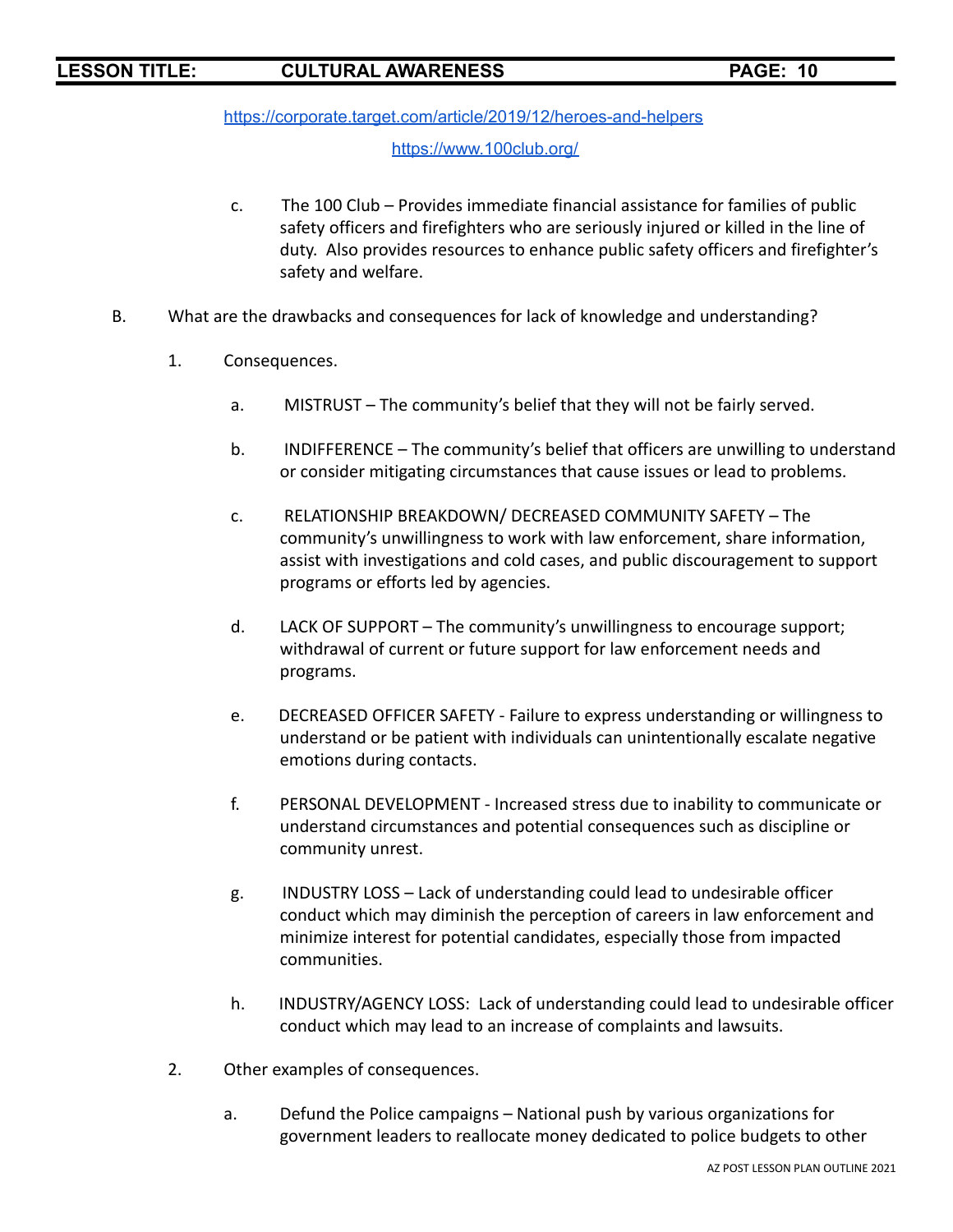community services, such as education and health programs.

b. Cops Outta Campus – Phoenix-area campaign that joins national demand for school districts to sever contracts with police departments, including ending the practice of assigning School Resource Officers to schools. *INSTRUCTOR NOTE: The below is a list of links to the above referenced organizations.*

# [Defund](https://defundthepolice.org/) The Police

Cops Outta [Campus](https://puenteaz.org/copsouttacampus/) | Puente Human Rights

<https://cronkitenews.azpbs.org/2020/07/02/police-removal-from-schools/>

### **IV. WHO ARE OUR COMMUNITIES MADE UP OF P. O. 6.1.3**

- A. In order to expand our education and build empathy, we must know the makeup of our communities. We can do this by knowing the following:
	- 1. Census Data. *INSTRUCTOR NOTE:* https://www.archives.gov/eeo/terminology.html
	- 2. Community history and trigger points.
	- 3. Community impact.
- B. Terminology and Supplemental Information.
	- 1. Empathy The action of understanding, being aware of, being sensitive to, and vicariously experiencing the feelings, thoughts, and experience of another of either the past or present without having the feelings, thoughts, and experience fully communicated in an objectively explicit manner.
	- 2. The ability to share someone else's feelings or experiences by imagining what it would be like to be in that person's situation.
- C. Demographics.
	- 1. Who are the communities we serve? We will be using Census data for this answer.
	- 2. Census.gov Arizona Population estimates, July 1, 2019 (V2019).
		- a. Population Total.
			- i. Population estimates, July 1, 2019, (V2019) = 7,278,717.
			- ii. Population, Census, April 1, 2010 = 6,392,017.
			- iii. Population per square mile, 2010 = 56.3.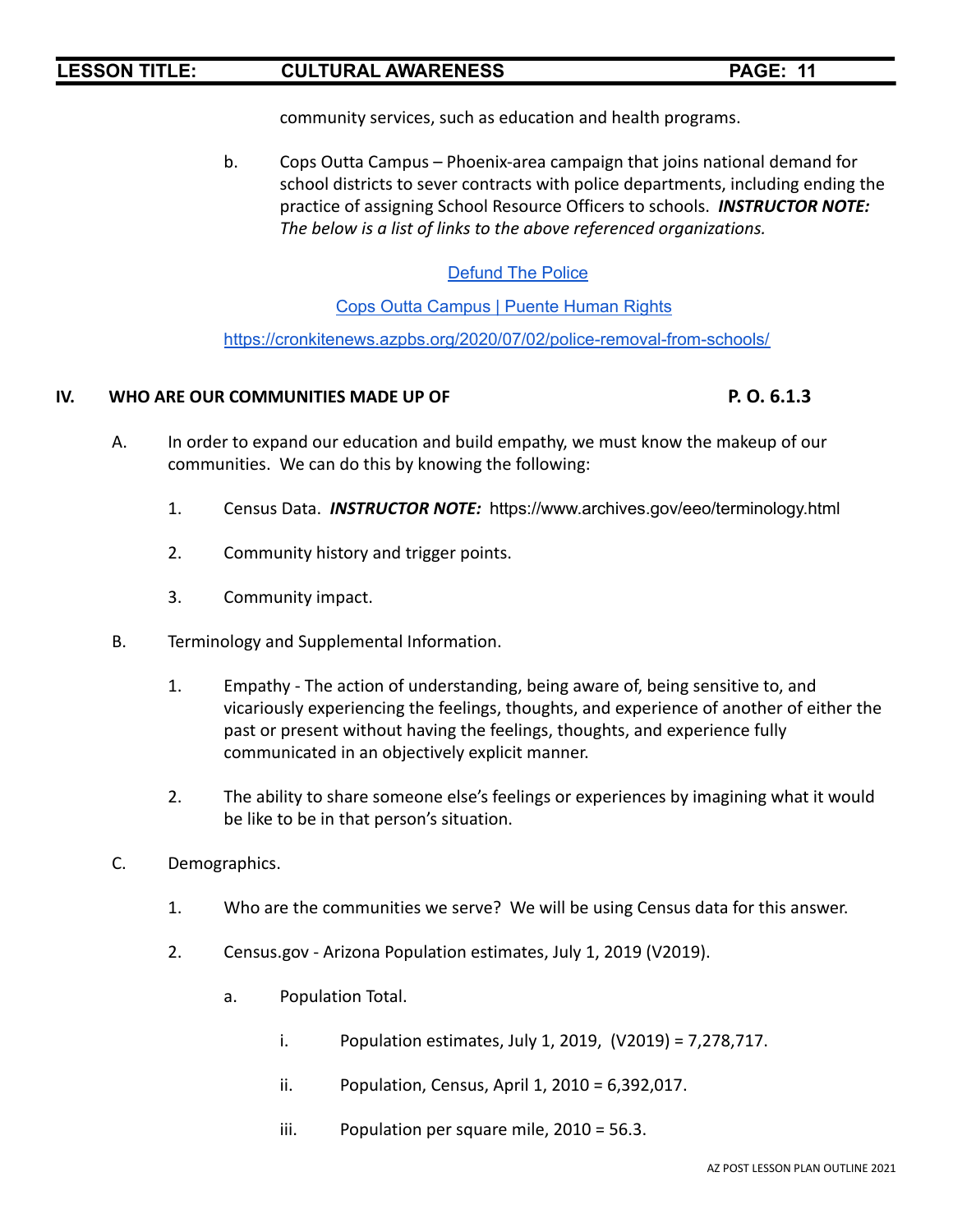- iv. Land area in square miles, 2010 = 113,594.08.
- b. Age Demographics.
	- i. Persons under 5 years, percent 5.90%.
	- ii. Persons under 18 years, percent 22.50%.
	- iii. Persons between the ages of 18 and 65 years, percent 53.60%.
	- iv. Persons 65 years and over, percent 18.00%.
- c. Race and Identity Demographics.
	- i. Female persons, percent = 50.30%.
	- ii. White alone, percent = 82.60%.
	- iii. Black or African American alone, percent = 5.20%.
	- iv. American Indian and Alaska Native alone, percent = 5.30%.
	- v. Asian alone, percent = 3.70%.
	- vi. Native Hawaiian and Other Pacific Islander alone, percent = 0.30%.
	- vii. Two or More Races, percent = 2.90%.
	- viii. Hispanic or Latino, percent = 31.70%.
	- ix. White alone, not Hispanic or Latino, percent = 54.10%.
	- x. Veterans, 2014-2018 = 487,684.
	- xi. Foreign born persons, percent, 2014-2018 = 13.40%.
	- xii. Persons with a disability, under age 65 years, percent, 2014-2018 = 8.60%.
- d. Household Demographics.
	- i. Housing units, July 1, 2019, (V2019) = 3,075,981.
	- ii. Owner-occupied housing unit rate, 2014-2018 = 63.60%.
	- iii. Median value of owner-occupied housing units, 2014-2018 = \$209,600.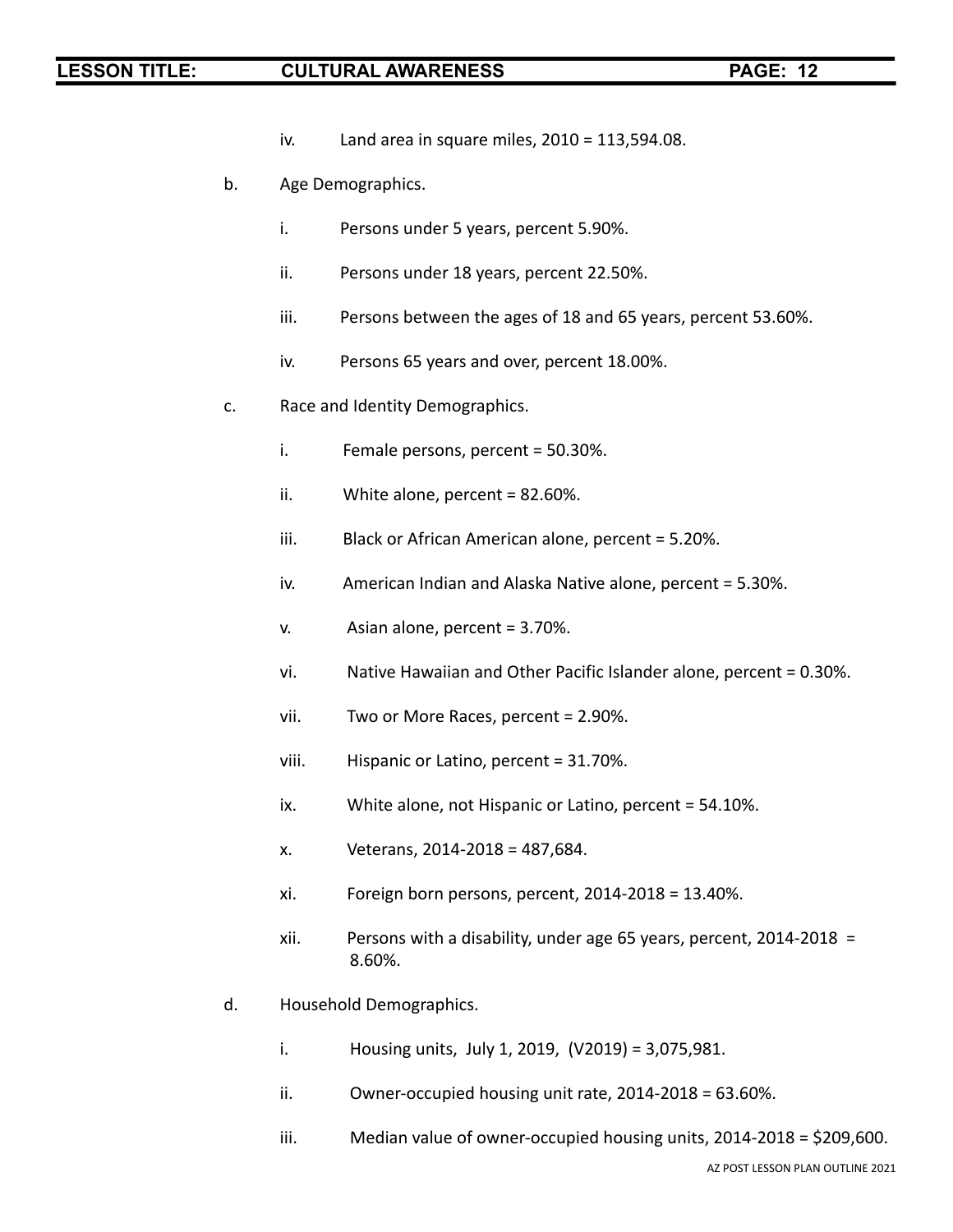- iv. Median selected monthly owner costs -with a mortgage,  $2014-2018 =$ \$1,394.
- v. Median gross rent, 2014-2018 = \$1,009.
- vi. Households, 2014-2018 = 2,524,300.
- vii. Persons per household, 2014-2018 = 2.69.
- viii. Living in the same house 1 year ago, percent of persons age 1 year+, 2014-2018 = 82.20%.
- ix. Language other than English spoken at home, percent of persons age 5 years+, 2014-2018 = 27.20%.
- x. Households with a computer, percent, 2014-2018 = 89.90%.
- xi. Households with a broadband Internet subscription, percent, 2014-2018 = 81.80%.
- e. Education Demographics.
	- i. High school graduate or higher, percent of persons age 25 years+,  $2014 - 2018 = 86.80\%$ .
	- ii. Bachelor's degree or higher, percent of persons age 25 years+, 2014-2018 = 28.90%.
- f. Workforce Demographics.
	- i. In the civilian labor force, total, percent of population age 16 years+, 2014-2018 = 59.20%.
	- ii. In the civilian labor force, female, percent of population age 16 years+,  $2014 - 2018 = 54.50\%$ .
	- iii. Total accommodation and food services sales, 2012 (\$1,000) = 13,996,635.
	- iv. Mean travel time to work (minutes), workers age 16 years+, 2014-2018  $= 25.3.$
- g. Wage and Employment Demographics.
	- i. Median household income (in 2018 dollars), 2014-2018 = \$56,213.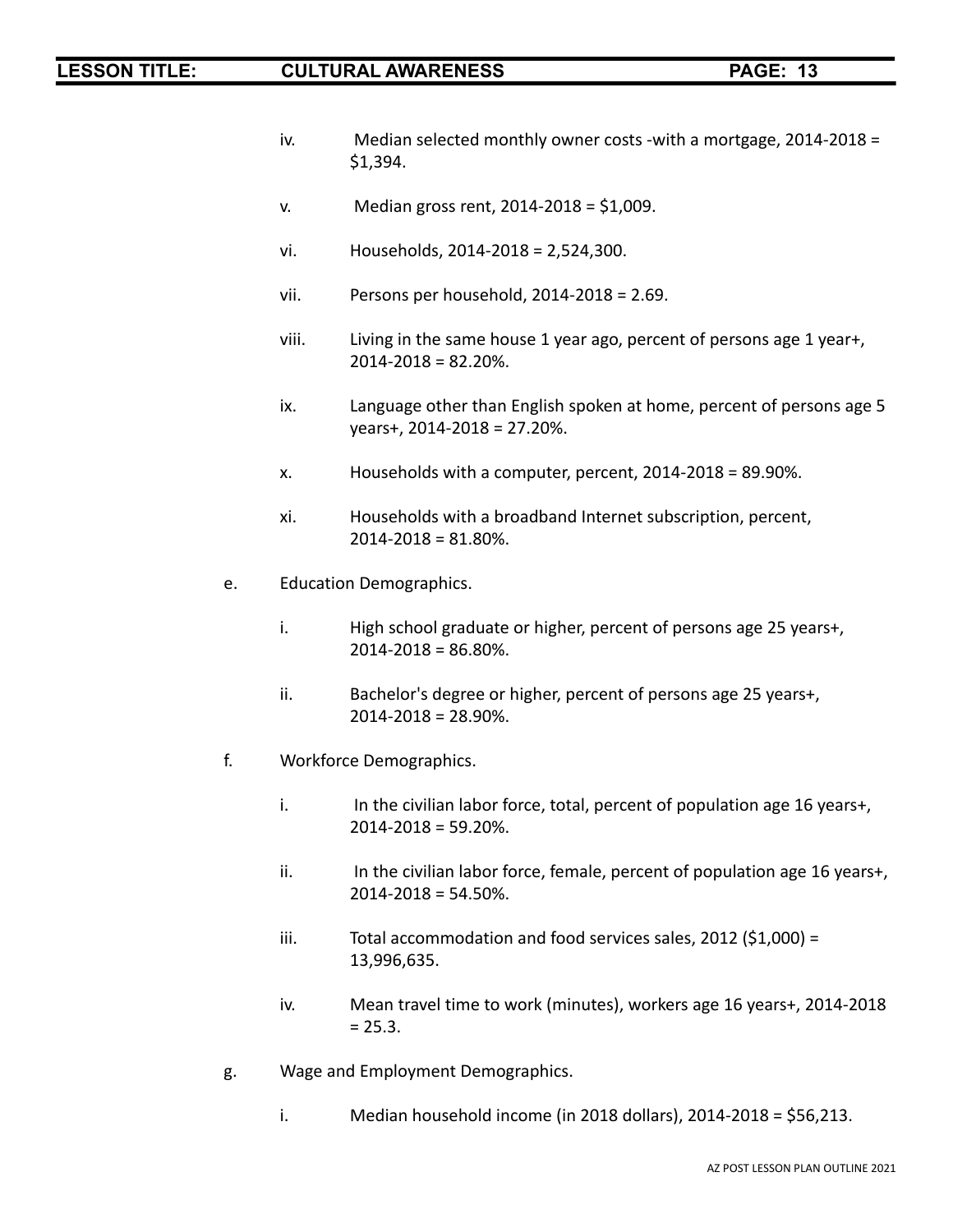- ii. Per capita income in the past 12 months (in 2018 dollars), 2014-2018 = \$29,265.
- iii. Persons in poverty, percent = 13.50%.
- iv. Persons without health insurance, under age 65 years, percent = 13.60%.

*INSTRUCTOR NOTE: The below listed links pertain to the above listed data.*

Empathy Definition & Meaning - [Merriam-Webster](https://www.merriam-webster.com/dictionary/empathy)

<https://dictionary.cambridge.org/dictionary/english/empathy>

Arizona - US Census Bureau [QuickFacts](https://www.census.gov/quickfacts/fact/table/AZ/PST045219)

**[Community](https://www.azmag.gov/Programs/Maps-and-Data/Community-Profiles) Profiles** 

<https://www.census.gov/quickfacts/fact/table/apachecountyarizona/PST045219>

<https://www.cochise.az.gov/2010-census>

- 2. How would an Officer get this information about their area of responsibility, and how might they use this while they're working?
	- a. Being active in their area of responsibility .
	- b. Comparing Census and "Beat" maps.
	- c. Using crime statistical information.
- 3. Why would it be helpful to know this information as a peace officer?
	- a. Allows for cultural exchange which increases communication.
	- b. Builds trust from the Community.
	- c. Contributes to a more cohesive relationship between the community and Law Enforcement.
- 4. How might you be able to use this information while you are working?
	- a. To assist you in communicating effectively with your community.
- 5. How might leaders use this information to determine how to distribute resources to various agencies, internal divisions, precincts or squads?
	- a. Being culturally aware leads to effective communication, which allows leadership the ability to solicit community feedback on concerns in their communities.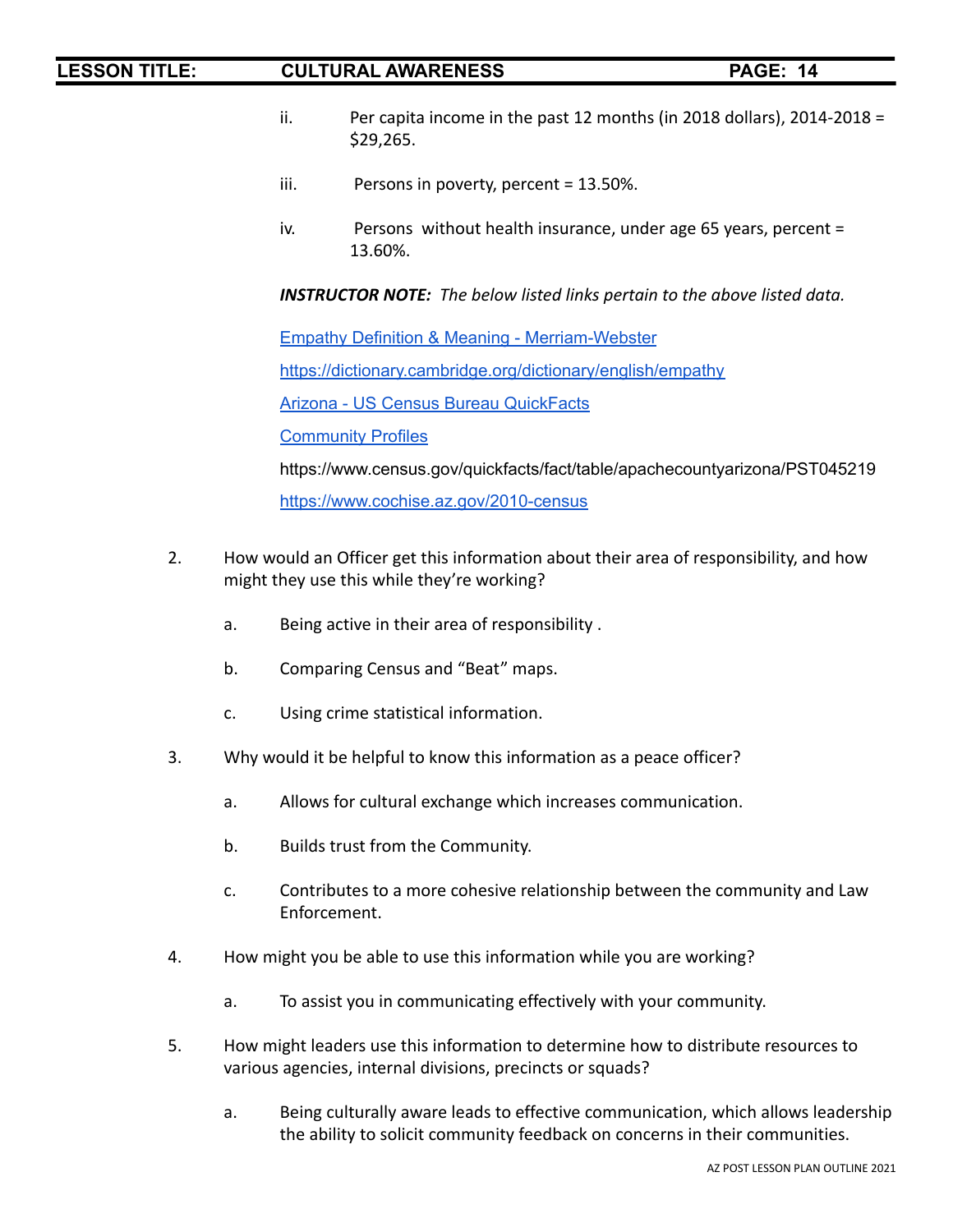- b. A lack of effective communication could lead to Law Enforcement believing one thing is the issue and the Community having a completely different view.
- 6. How might leaders use this information as they develop community engagement or safety education programs?
	- a. To allow greater responsiveness to community concerns or needs.
	- b. Be responsive to ever changing community identity or trends, and the services they need or desire.
- D. History and Trigger Points.
	- 1. Trigger Points are defined as an event or a level that is reached that causes a particular action to be taken. *INSTRUCTOR NOTE:* <https://dictionary.cambridge.org/dictionary/english/trigger-point>
	- 2. Common trigger points for communities in response to law enforcement are often defined by incidents and historical practices. Both will be covered throughout this lesson plan.
	- 3. There have been several incidents throughout the evolution of law enforcement that have influenced perceptions of the industry and police officers. Sometimes they trigger a large and often emotional response from the community. It is during these times that the benefit of relationship building is felt, as long-term connections with community members have minimized or even prevented significant damage to property and/or harm to residents and officers.
	- 4. Although you or your agency may not hold any fault, law enforcement is often considered inclusively responsible for the actions of an individual officer or group of officers. Likewise, many community members hold feelings or fears of potential victimization due to patterns of negative incidents involving law enforcement and individuals with whom they share cultural similarities.
	- 5. Expanding your knowledge on these events can help you to better understand why you may be engaged and communicated with in a different manner in different communities, and reinforce your need for continued learning and relationship building.
	- 6. The following are some Historical events which lead to Trigger Points for communities around the country and here in Arizona. *INSTRUCTOR NOTE: The following incidents should be discussed in the context of Historical Trauma. Instructors should refrain from getting into debates on tactics or whether these incidents are perceived issues or real*
	- 7. Remember Historical Trauma stems from negative interactions between law enforcement and the community. The impact of history is not exclusive to those who lived through the original experience. It can extend throughout generations and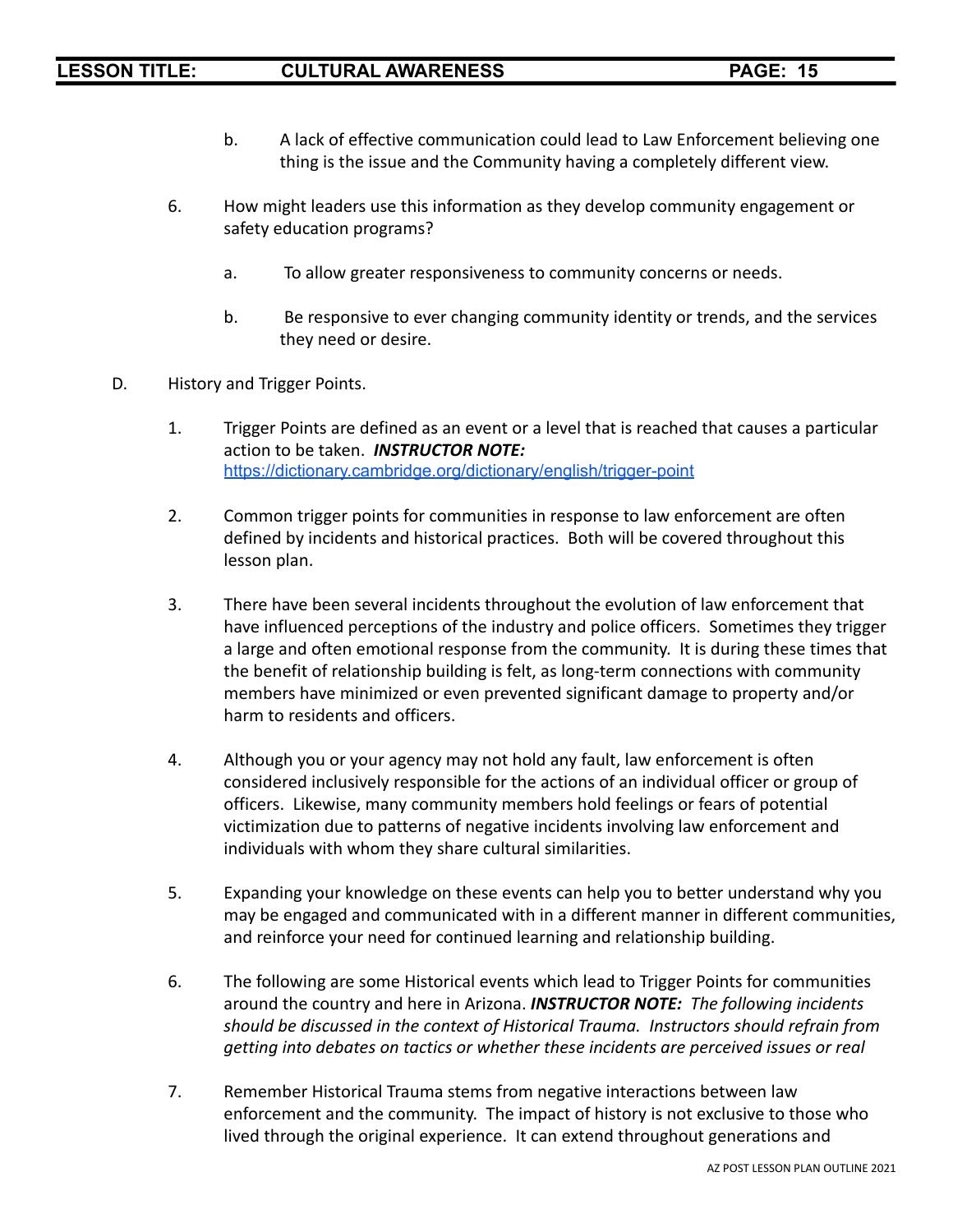influence communities as a whole. It is important to know about events of local and national significance.

- E. Trigger Point Event Children's Crusade of 1963.
	- 1. The Children's Crusade of 1963 was an organized march in Birmingham, Alabama, in support of the Civil Rights Movement.
	- 2. Alabama Governor "Bull" Connor was a well-known white supremacist who was known to use his authority over the Birmingham Police Department in his pursuit of stopping the Civil Rights Movement.
	- 3. During this incident, Governor Connor ordered the use of force, and the arrest of thousands of peaceful protestors most of whom were children. *INSTRUCTOR NOTE:*

<https://youtu.be/WV0k-3Hkjsw> <https://www.nps.gov/people/bull-connor.htm> <https://www.neh.gov/humanities/2011/mayjune/feature/freedom-riders> <https://www.loc.gov/collections/civil-rights-history-project/articles-and-essays/> <https://www.nps.gov/subjects/civilrights/modern-civil-rights-movement.htm>

- a. Show video.
- 4. Facilitated Class Discussion.
	- a. What thoughts came to mind as you watched the video?
	- b. Have you seen similar images in recent years?
	- c. Have you heard similar conversations in recent years?
	- d. How might this impact the way demonstrations and protests are policed today?
- F. Trigger Point Event The Stonewall Riots. *INSTRUCTOR NOTE: The following incident should be discussed in the context of Historical Trauma. instructors should refrain from getting into debates on tactics or whether this incident was perceived injustice or true injustice.*
	- 1. In 1969, The Stonewall Inn, in Greenwich Village, was known to the New York Police Department as being LGBTQ friendly.
	- 2. At the time, identifying as a member of the LGBTQ community was illegal in most of the Country to include New York.
	- 3. NYPD conducted a raid of the Stonewall Inn, which evolved into rioting. *INSTRUCTOR NOTE:* <https://youtu.be/Q9wdMJmuBlA>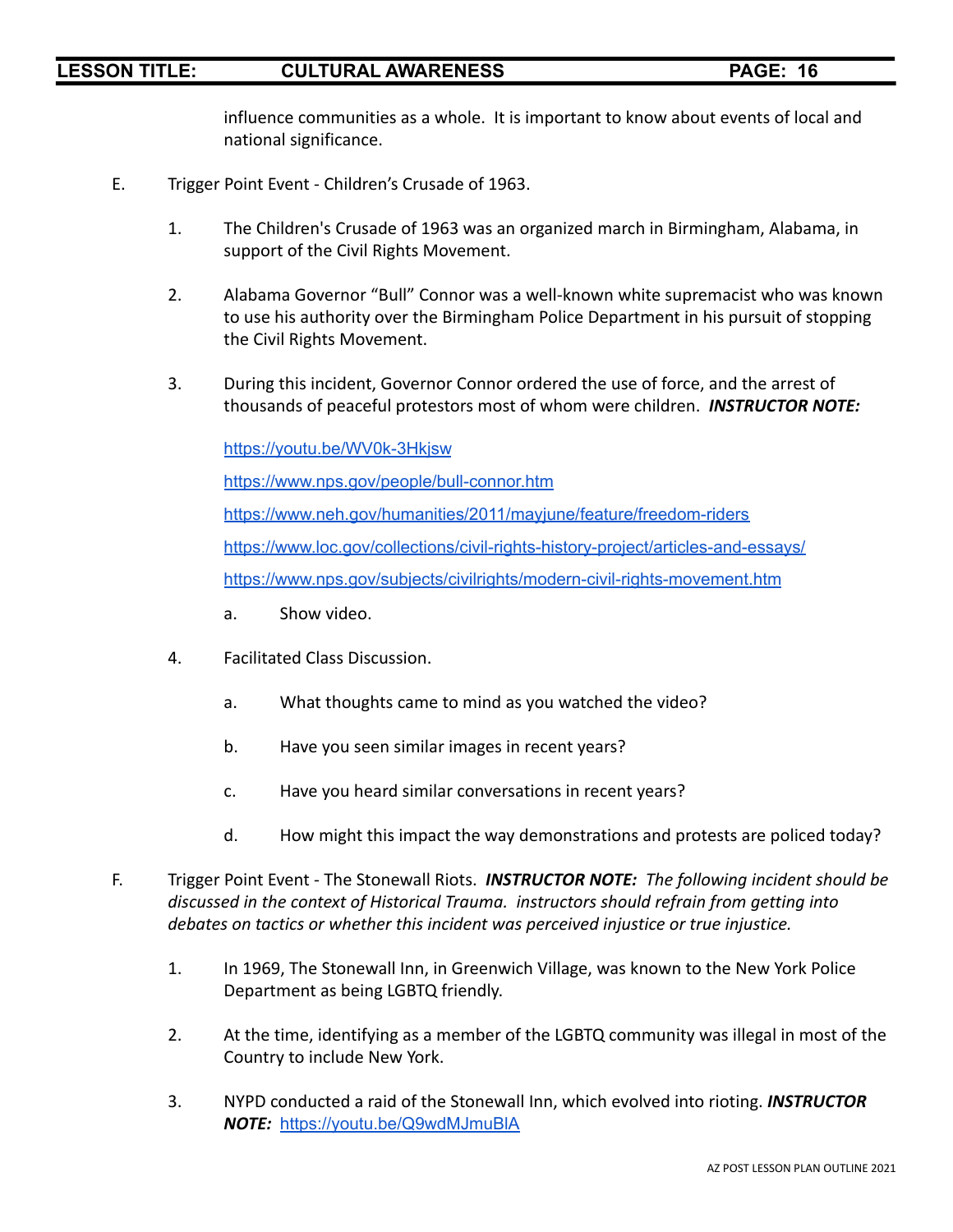- a. Show Video.
- 4. Facilitated Discussion.
	- a. What thoughts came to mind as you watched the video?
	- b. How might this impact the way the LGBTQ community perceives or engages law enforcement today?
	- c. How might knowing this information help you if you were to respond to a call at a known LGBTQ establishment? *INSTRUCTOR NOTE:*

<https://www.hrc.org/news/stonewall-at-50-remembering-importance-of-riots-pride-and-visibility>

### <https://www.adl.org/media/12966/download>

- G. Trigger Point Events (Post-2000) Melendres v. Arpaio. *INSTRUCTOR NOTE: The following incident should be discussed in the context of Historical Trauma. Instructors should refrain from getting into debates on whether this incident is perceived injustice or true injustice.*
	- 1. A class-action lawsuit was filed against former Maricopa County Sheriff Joe Arpaio, the Maricopa County Sheriff's Office (MCSO) and Maricopa County in 2008. This was done in response to law enforcement practices in Latino neighborhoods that were directed by Sheriff Arpaio and conducted in tandem with a partnership between MCSO and Immigration and Customs Enforcement (ICE).
	- 2. In 2013, the federal district court of Arizona found that MCSO engaged in unlawful discrimination and subsequently assigned a Court Monitor to oversee compliance of multiple directives that were handed down to the agency as a result.
	- 3. Local advocacy organizations have held multiple demonstrations and activities over the years to encourage a judicial response and bring awareness to the effects of racial profiling on residents.
	- 4. Maricopa County Sheriff's Office practices, and the lawsuit gained national attention from the media and celebrities. The lawsuit has also generated almost \$100 million in fees incurred by county taxpayers.
	- 5. Facilitated Discussion.
		- a. How do you think MCSO's practices and lawsuits impacted law enforcement around Arizona?
		- b. How might those practices influence current interactions between Hispanic/Latino persons and peace officers?
		- c. How might the financial costs of the lawsuit impact law enforcement services and county residents' views on responsibility? *INSTRUCTOR NOTE:*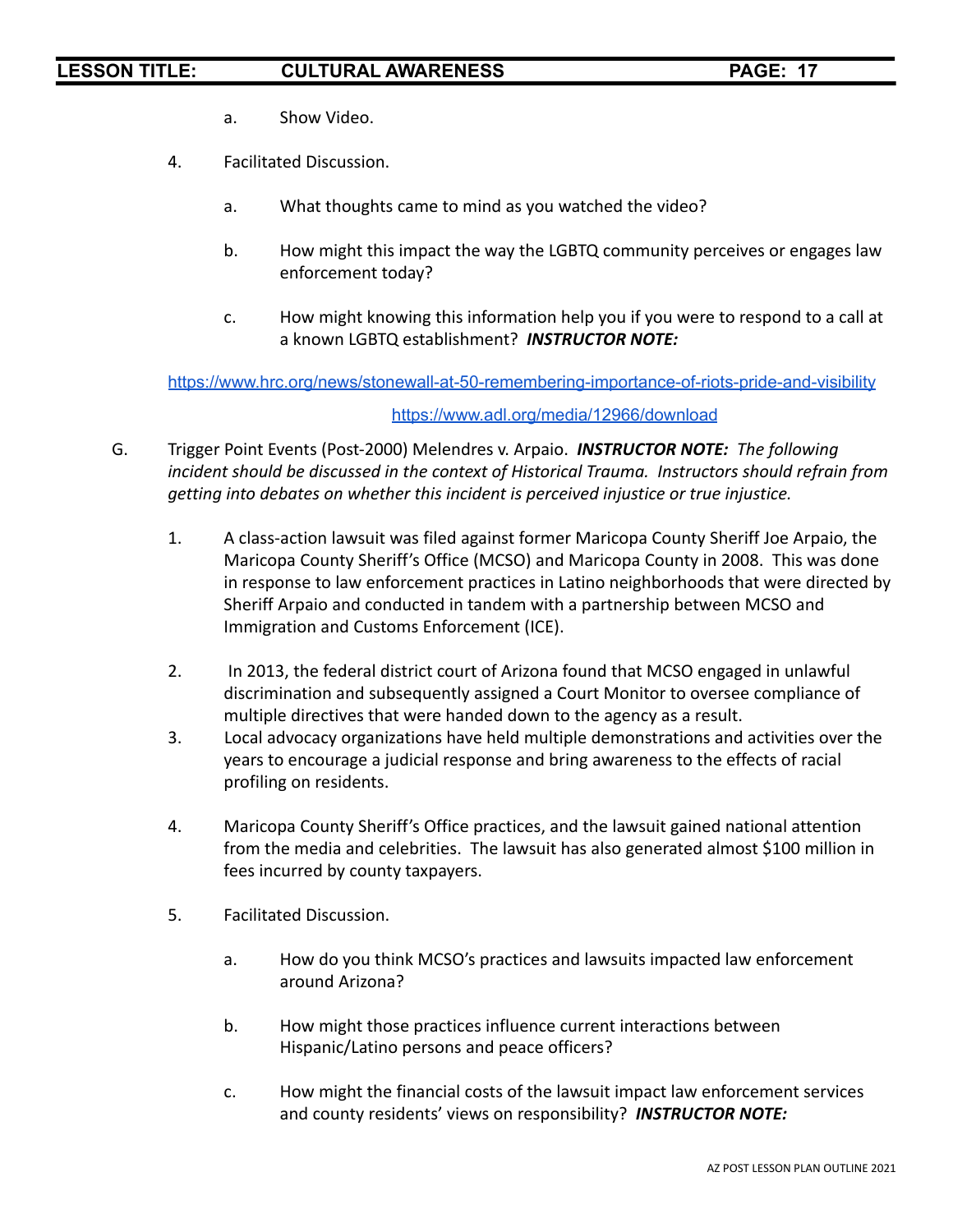<https://www.mcso.org/about-us/general-info/melendres-compliance-corner>

<https://www.justice.gov/crt/case/united-states-v-maricopa-county-et-al-and-melendres-v-arpaio>

### <https://www.acluaz.org/en/campaigns/changing-mcso>

- H. Trigger Point Event Michael Brown and George Floyd. *INSTRUCTOR NOTE: The following incidents should be discussed in the context of Historical Trauma. Instructors should refrain from getting into debates on tactics or whether these incidents are perceived injustice or true injustice.*
	- 1. Michael Brown was shot and killed by a Ferguson Police Officer in August 2014 in Ferguson, Missouri.
	- 2. The officer subsequently resigned from his position and was not charged.
	- 3. The City of Ferguson entered into a consent decree in 2016 after being investigated by the U.S. Department of Justice.
	- 4. Brown's death sparked national protests and the creation of the "Black Lives Matter" mantra and movement.
- I. Trigger Point Event George Floyd.
	- 1. George Floyd died in May 2020 after being restrained by Minneapolis Police Department officers.
	- 2. Four officers were fired from their jobs and charged.
	- 3. One officer was charged with second-degree murder, third-degree murder, and second-degree manslaughter. The remaining officers were charged with aiding and abetting second-degree murder and second-degree manslaughter.
	- 4. Floyd's death sparked national protests and the creation of the George Floyd Justice in Policing Act of 2020 which was introduced and passed by the U.S. House of Representatives in June 2020.
	- 5. Although these incidents did not involve peace officers in this state, Arizona residents, including those in Coconino, Maricopa and Pima Counties, held demonstrations and protests in response.
	- 6. Each led to a large law enforcement response which collectively generated millions of dollars in overtime pay and resource costs.
	- 7. Facilitated Discussion.
		- a. Have you seen any news about these incidents? What thoughts did they generate for you?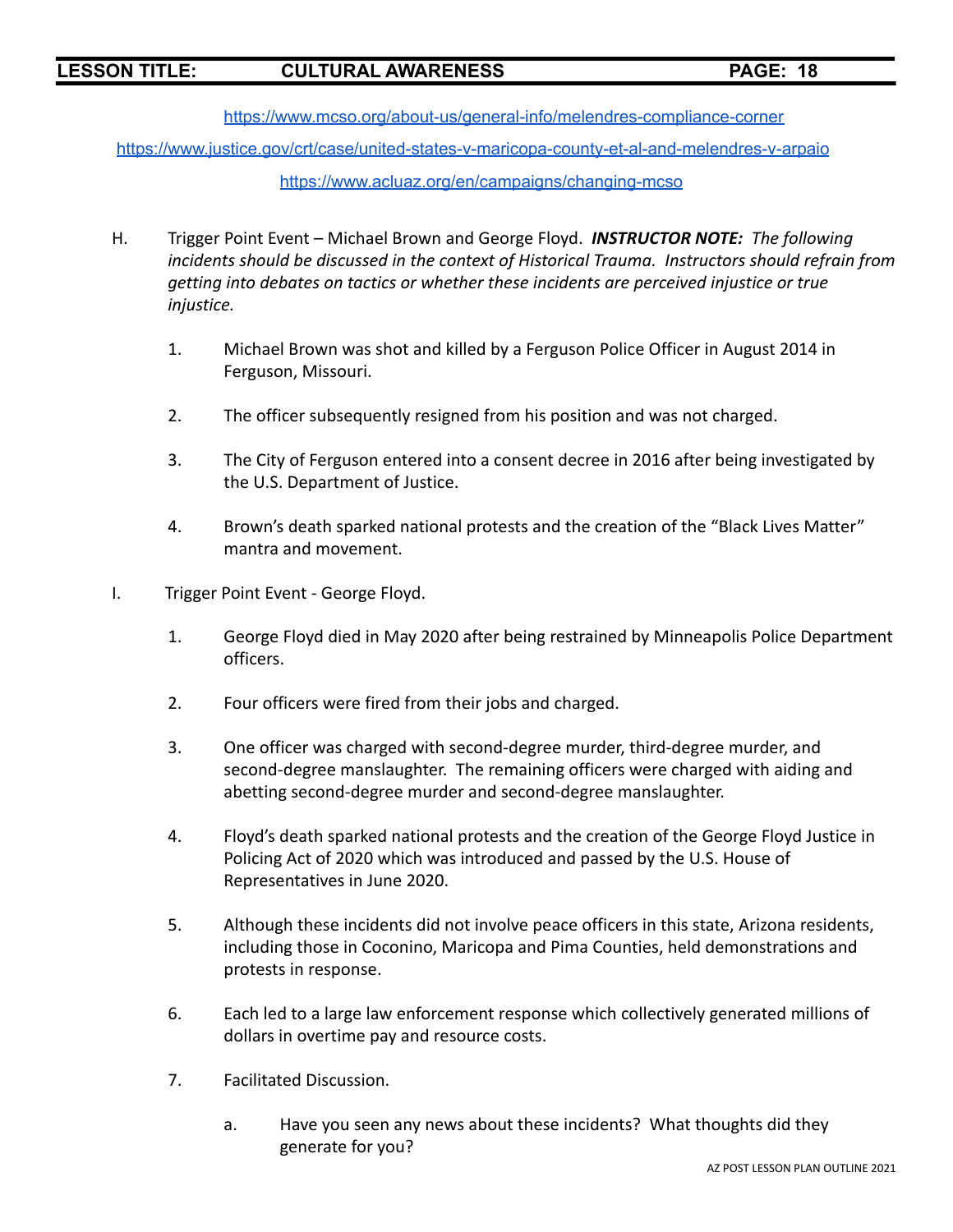- b. Did these incidents or their media coverage have any impact on your decision to become a peace officer?
- c. How might these incidents and others that receive national media attention impact your service?
- d. How might these incidents impact interactions between African-American/Black persons and peace officers, especially Black men and teens? *INSTRUCTOR NOTE:*

<https://www.fergusoncity.com/531/Consent-Decre>

[https://www.justice.gov/opa/pr/justice-department-announces-findings-two-civil-rights-investigations-ferguson](https://www.justice.gov/opa/pr/justice-department-announces-findings-two-civil-rights-investigations-ferguson-missouri)[missouri](https://www.justice.gov/opa/pr/justice-department-announces-findings-two-civil-rights-investigations-ferguson-missouri)

<http://www2.minneapolismn.gov/minneapolisforward/WCMSP-224909>

<https://www.congress.gov/bill/116th-congress/house-bill/7120/text>

[https://judiciary.house.gov/uploadedfiles/fact\\_sheet\\_for\\_justice\\_in\\_policing\\_2020.pdf](https://judiciary.house.gov/uploadedfiles/fact_sheet_for_justice_in_policing_2020.pdf)

- 8. Additional Factors to discuss.
	- a. Socio Economic issues.
	- b. Employment representation inside law enforcement.
	- c. Digital divide.

### **V. COMMON COMMUNITY CONCERNS P. O. 6.1.3**

- A. As a result of historical events and or practices, many communities hold inherent fear of law enforcement which can affect individuals desire or willingness to interact with officers even during non-enforcement activities. Although some concerns are shared in common amongst people of various identities, some are unique to specific cultures.
- B. There are several themes to take into consideration as you engage with community members, and seek resources to learn more.
- C. These subjects have been studied extensively and continue to be researched. Keep in mind, these are not exhaustive lists of concerns.
	- 1. African American Community Concerns.
		- a. Excessive force and police brutality.
		- b. Over policed neighborhoods.
		- c. Racial profiling.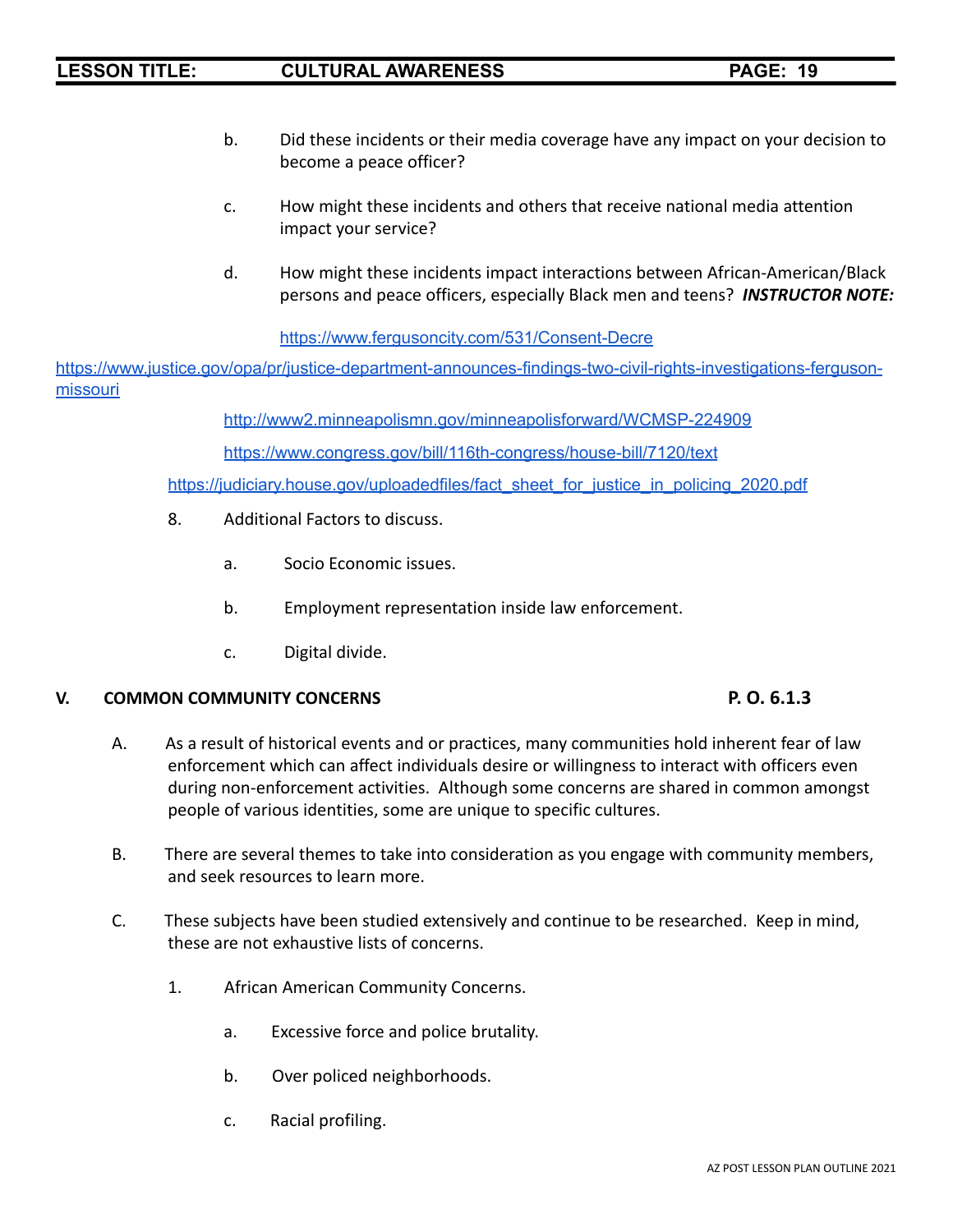- d. Violation of constitutional rights.
- 2. Community Members with Disabilities Concerns. *INSTRUCTOR NOTE:*

<https://naacp.org/racialprofiling/>

Racial Profiling and Traffic Stops | [National](https://nij.ojp.gov/topics/articles/racial-profiling-and-traffic-stops) Institute of Justice

10 things we know about race and [policing](https://www.pewresearch.org/fact-tank/2020/06/03/10-things-we-know-about-race-and-policing-in-the-u-s/) in the U.S.

<https://www.rutgers.edu/news/police-use-fatal-force-identified-leading-cause-death-young-men>

- a. Fear that symptoms associated with their limitations will be seen as dangerous or mistaken for criminal behavior, such as during mental health crises or epilepsy episodes.
- b. Family and relatives are afraid to call the police because they fear force may be used but also have no other resources to assist during crises.
- c. Officer training and equipment provided to serve people of various abilities.
- d. Treatment of drivers who are deaf or hearing impaired.
- e. Lack of accommodations or understanding of their limitations, such as interpretation for deaf persons or individual responses to crises that may be exacerbated by their limitations. *INSTRUCTOR NOTE:*

A Guide to Interacting with People who have [Disabilities](https://www.dhs.gov/sites/default/files/publications/guide-interacting-with-people-who-have-disabilties_09-26-13.pdf)

Marlee Matlin On Deaf And Police [Interaction](https://youtu.be/pAvewviVwjY)

Why We Must Improve Police [Responses](https://www.nami.org/Blogs/NAMI-Blog/March-2020/Why-We-Must-Improve-Police-Responses-to-Mental-Illness) to Mental Illness | NAMI

3. Hispanic/Latino Community Concerns. *INSTRUCTOR NOTE:*

Vanished Classmates: The Effects of Local Immigration [Enforcement](https://www.nber.org/papers/w25080) on Student [Enrollment](https://www.nber.org/papers/w25080) | NBER

[Strengthening](https://www.policeforum.org/assets/PoliceImmigrantCommunities.pdf) Relationships between Police and Immigrant Communities in a Complex Political [Environment:](https://www.policeforum.org/assets/PoliceImmigrantCommunities.pdf)

- a. Policing of predominantly immigrant neighborhoods.
- b. Law enforcement engagement at schools with a large Latino student body.
- c. Overlapping concerns with the African-American community.
- 4. LGBTQ Community Concerns.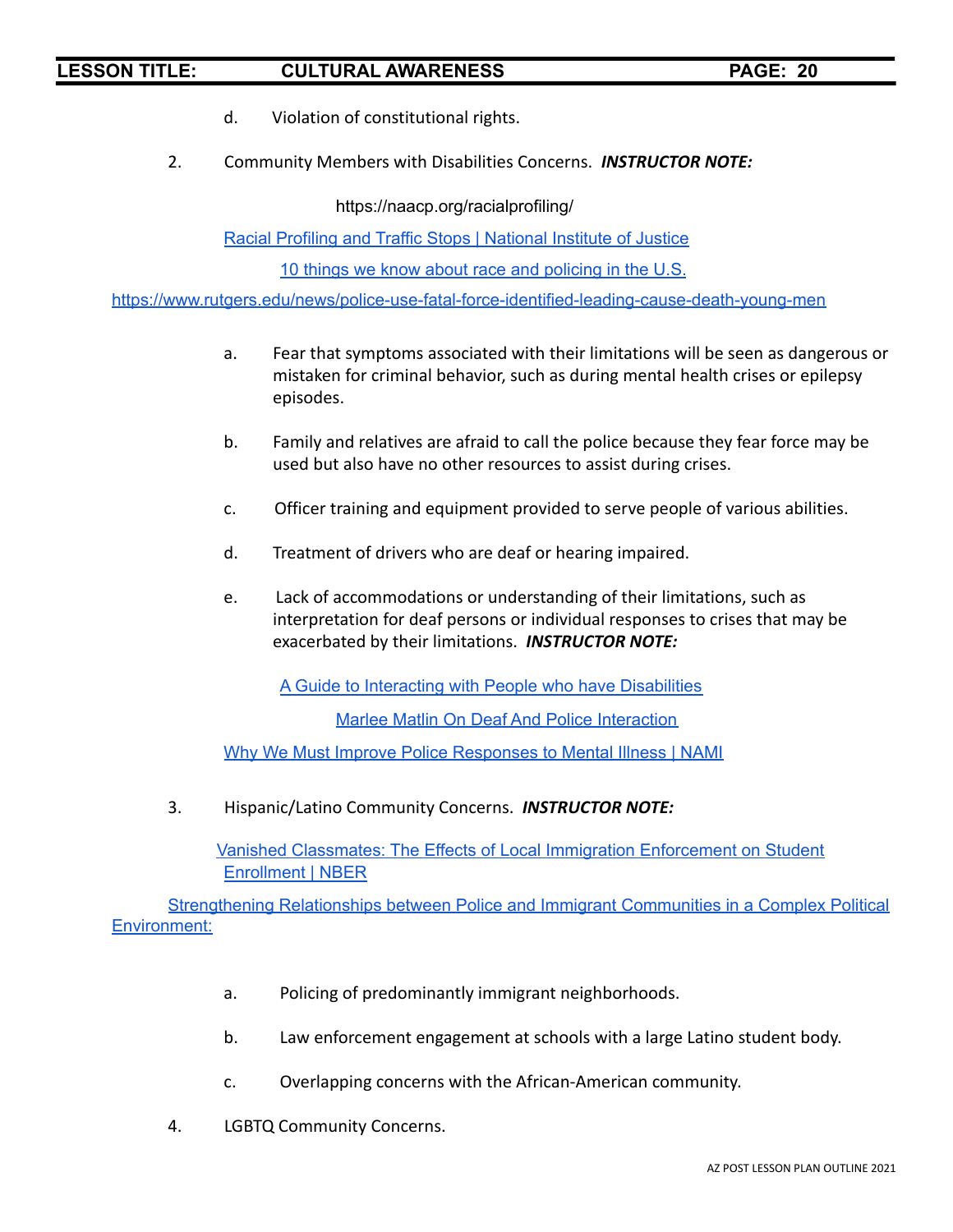- a. Homophobic treatment by officers.
- b. Accommodations during detention based on gender identity. *INSTRUCTOR NOTE:* Law Enforcement and Transgender [Communities](https://leb.fbi.gov/articles/featured-articles/law-enforcement-and-transgender-communities) — LEB

[https://www.transequality.org/sites/default/files/docs/LGBTTestimony\\_PolicingTF.pdf](https://www.transequality.org/sites/default/files/docs/LGBTTestimony_PolicingTF.pdf) [Discrimination](https://williamsinstitute.law.ucla.edu/wp-content/uploads/LGBT-Discrimination-by-Law-Enforcement-Mar-2015.pdf) and Harassment by Law Enforcement Officers in the LGBT Community

- 5. Facilitated Discussion.
	- a. Are you familiar with any of the community concerns mentioned above?
	- b. What are some common concerns that you are aware of that were not listed?
	- c. How can you address those concerns as a new officer in the community?
	- d. How might knowing this information help you in your job?
- D. Community Impact.
	- 1. Many organizations whose members have a shared identity or goal(s) have made a significant impact on law enforcement policy, practices, and personal identity. Most often the impact is made due to measures taken to ensure the delivery of impartial public services. Other times the impact is made as a result of criminal behavior that has instilled fear in community members or attempted to influence public safety practices.
- E. Influencers Advocacy and Faith-Based Communities.
	- 1. Many organizations and faith leaders have spearheaded long-term change within law enforcement.
	- 2. As mentioned earlier, there have been various national movements demanding equality which were led by such organizations as the National Association for the Advancement of Colored People (NAACP) and League of United Latin American Citizens (LULAC).
	- 3. These actions have been the inspiration for emerging advocates throughout the years as younger generations take on the call for fair access and equal treatment.
	- 4. Many of these organizations maintain relationships with local law enforcement agencies and their leaders often serve as advisors to police chiefs and county sheriffs to provide input on policies and practices.
	- 5. Taking time to learn about local leaders and the issues they represent can be helpful for peace officers of all ranks to expand cultural awareness.
	- 6. Below are just a few of these influential Organizations.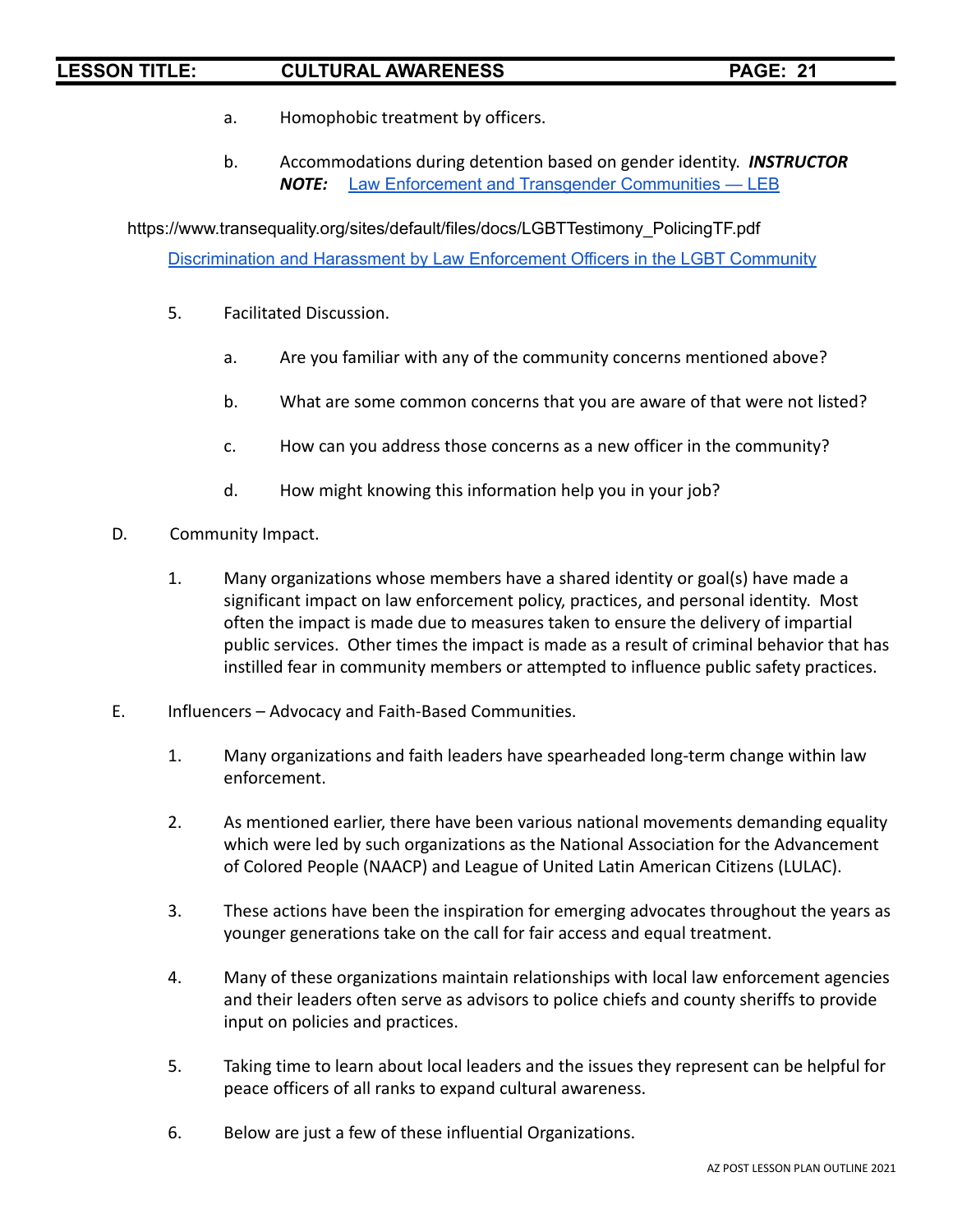- a. National Organizations.
	- i. Anti-Defamation League <https://www.adl.org/>
	- ii. Dream Defenders <https://dreamdefenders.org/>
	- iii. Human Rights Campaign <https://www.hrc.org/>
	- iv. The Innocence Project <https://innocenceproject.org/>
	- v. League of United Latin American Citizens (LULAC) <https://lulac.org>
	- vi. Mental Health America <https://mhanational.org/>
	- vii. National Association for the Advancement of Colored People (NAACP) <https://www.naacp.org>
	- viii. Southern Poverty Law Center <https://www.splcenter.org/>
	- ix. YWCA USA, Inc.  $-\frac{https://www.vwca.org/}{https://www.vwca.org/})$
- b. Arizona-Based Organizations.
	- i. African American Christian Clergy Coalition <https://www.aa3c.org/>
	- ii. Arizona State Conference NAACP <http://www.arizonastateconferencenaacp.org/>
	- iii. Black Mother's Forum <https://blackmothersforums.com/>
	- iv. David's Hope <http://davidshopeaz.org/>
	- v. National Alliance on Mental Illness Arizona <http://www.namiarizona.org/>
	- vi. Native American Connections <https://www.nativeconnections.org>
	- vii. Phoenix Pride (LGBTQ) <https://phoenixpride.org>
	- viii. One-n-Ten (LGBTQ) <https://onenten.org>
- F. Influencers Domestic Terrorism.
- G. FBI Definition: Violent, criminal acts committed by individuals and/or groups to further ideological goals stemming from domestic influences, such as those of a political, religious, social, racial, or environmental nature. *INSTRUCTOR NOTE:*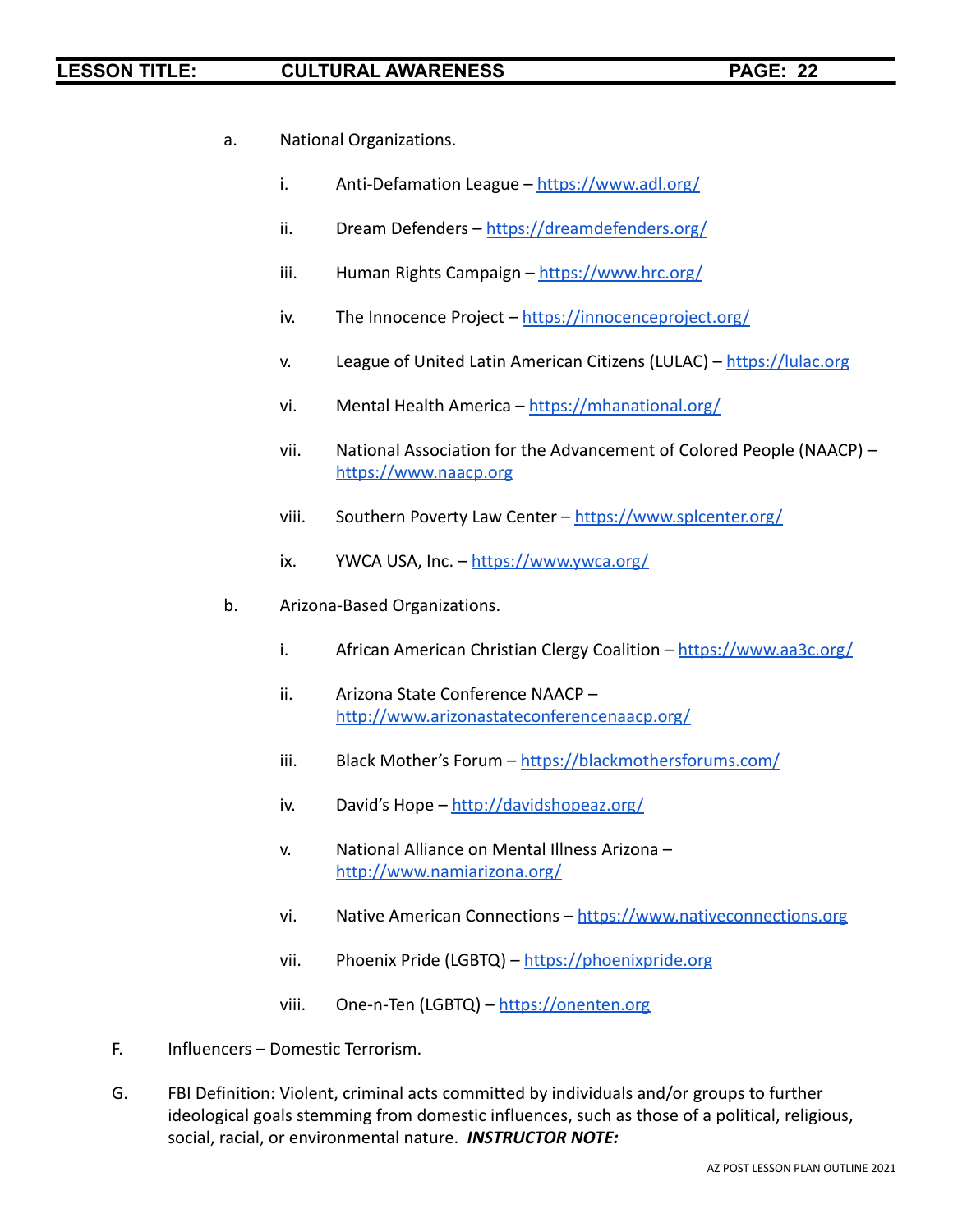### <https://www.fbi.gov/investigate/terrorism>

- 1. Several organizations have formed in the United States that have shed a negative light on the country. Many of their members have taken up practices of threatening, intimidating and harming fellow citizens due to differences such as race, religion, and sexual orientation.
- 2. Unfortunately, throughout the years it has been discovered some of these organizations have had members directly connected to law enforcement agencies. Those connections have cast a dark shadow on the integrity of public servants. Law enforcement leaders have taken steps to ensure hiring, training and discipline practices reflect the privilege of service and the ability to serve the community without impartiality.
- H. Influencers Professional Associations.
	- 1. Local and national associations provide opportunities for professional growth and networking. These organizations also make industry assessments and recommendations developed through quantitative and qualitative research with the goal of influencing industry policy and practices.
	- 2. Local and national associations provide opportunities for professional growth and networking. These organizations also make industry assessments and recommendations developed through quantitative and qualitative research with the goal of influencing industry policy and practices.
	- 3. National and Arizona Based Organizations.
		- a. Arizona Black Law Enforcement Employees (ABLE) ABLE's mission is to educate and promote a positive image of law enforcement employees to the community, to invest in the youth of our community through partnerships in order to further their law enforcement careers; and to actively recruit qualified candidates from the African American community at large to pursue careers in law enforcement and throughout the criminal justice industry.
		- b. Arizona Women's Initiative Network (AZWIN) AZWIN serves to recruit, hire, train, retain, mentor, promote and sustain qualified women in Arizona law enforcement at its executive ranks thereby enhancing our profession in its entirety. *INSTRUCTOR NOTE:* <https://www.arizonaable.org/>
		- c. National Asian Peace Officers Association (NAPOA) The mission of NAPOA is to promote diversity within the law enforcement community and open doors for advancement through leadership training, education and mentorship. *INSTRUCTOR NOTE:* <https://azwin.org/>
		- d. National Latino Peace Officers Association The mission of the association is to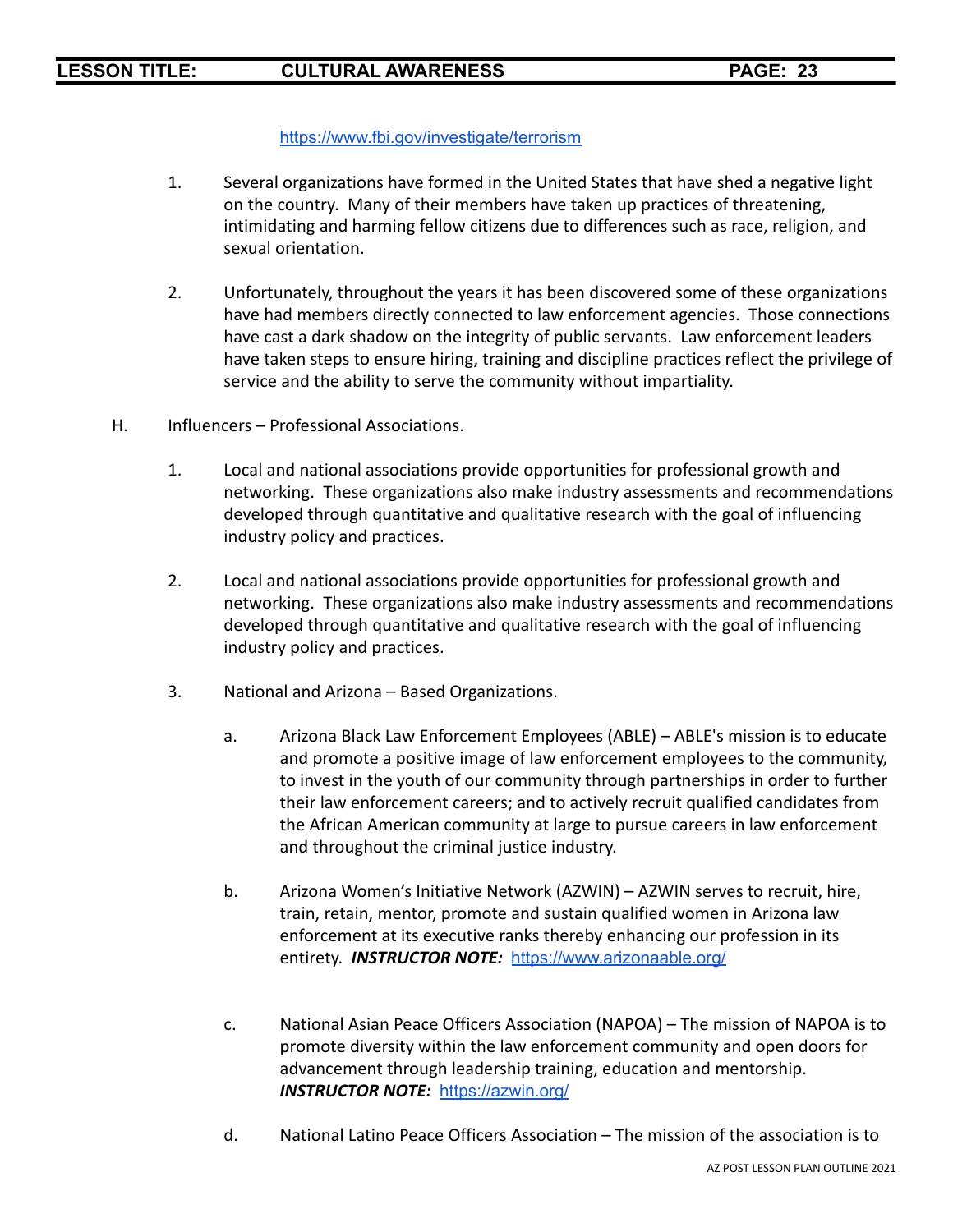eliminate prejudice and discrimination in the Criminal Justice System (particularly in law enforcement). To create a fraternal/professional association that provides support, advocacy, personal and professional development to its members. To prevent and reduce juvenile delinquency; and lessen neighborhood tension in the Latino communities, through awareness and role modeling, provide bi-lingual assistance to the public, and bridge the gap between the Latino community and the police. *INSTRUCTOR NOTE:* <http://napoablue.org/>

- e. National Native American Law Enforcement Association The mission of the NNALEA is to promote and foster mutual cooperation between American Indian Law Enforcement Officers/Agents/Personnel, their agencies, tribes, private industry and public. *INSTRUCTOR NOTE:* <https://nlpoa.com/> <http://www.aznlpoa.com/>
- f. National Organization of Black Law Enforcement Executives (NOBLE) To ensure equity in the administration of justice in the provision of public service to all communities, and to serve as the conscience of law enforcement by being committed to justice by action. *INSTRUCTOR NOTE:* <https://nnalea.org/> <https://noblenational.org/> <https://aznoble.com/>
- 4. Facilitated Discussion.
	- a. Are you aware of any of these organizations (or others not listed) and the impact they have made on the community and/or on law enforcement? How did you become aware?
	- b. Have you engaged with any of these organizations ((or others not listed)? If yes, how so?
	- c. Is it important to develop a relationship with community leaders and organizations as a new officer in your agency? What steps do you think need to be taken to establish a relationship?

### **VI. THE HISTORY OF LAW ENFORCEMENT IN AMERICA P. O. 6.1.4**

- A. American Beginnings.
	- 1. Informal Policing.
		- a. Cities and towns first implemented a "night watch".
		- b. Functioned with little to no standards or guidelines and on a volunteer basis.
		- c. Originated in Boston, followed by New York, and Philadelphia.
		- d. Later supplemented with day shift, as growing urbanization was rendering informal policing useless.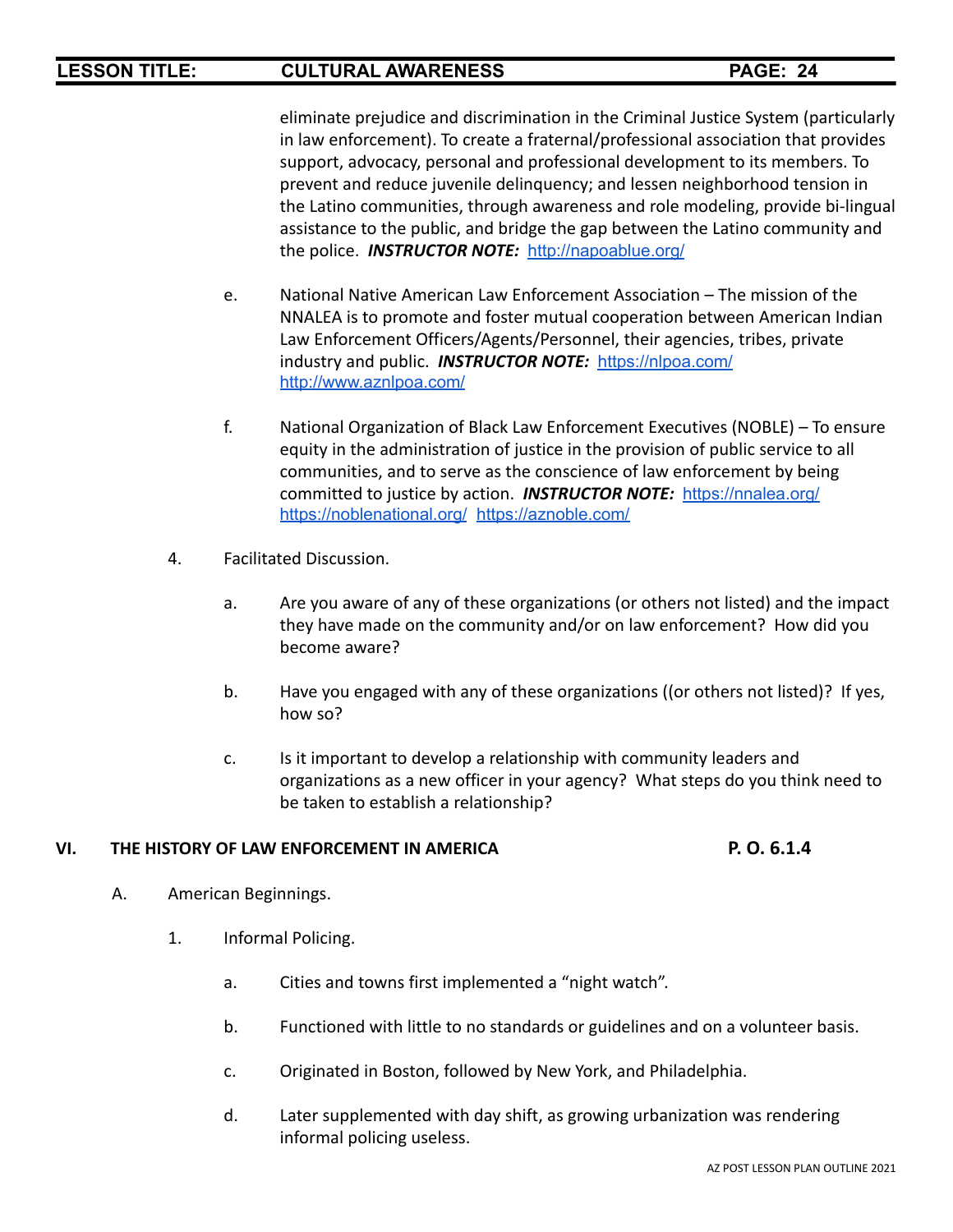- 2. Slave Patrols.
	- a. First formed in South Carolina in 1704.
		- i. Served three main functions; to apprehend and return runaway slaves. To provide a form of organized terror to deter slave revolts. To maintain a form of discipline for slaves who were subject to summary justice, outside of the law.
		- ii. These patrols were viewed as a Civic duty by the men who formed them. They differed in their makeup, some being drawn from a roster of white men of a certain region and within a certain range. In some instances, they included lower class- individuals and wealthy landowners together.
	- b. Were in use for over 150 years, ending with the abolition of slavery.
	- c. Primarily used in the south.
	- d. Particularly violent.
		- i. These patrols inflicted physical and psychological violence, ranging from the use of brutal physical force to the intentional breakup of families, and deprivation of food and water.
	- e. Primarily responsible for controlling the movements and behaviors of enslaved populations.
- B. Formalization of Law Enforcement.
	- 1. Boston Police created the first formal Police Department in 1838.
	- 2. Followed by several other major cities such as New York City, Chicago.
	- 3. All major cities had formal police forces by the 1880s.
- C. Modernization of Policing.
	- 1. Publicly supported.
	- 2. Bureaucratic in form.
	- 3. Officers were full-time employees.
	- 4. Departments established fixed rules and procedures.
	- 5. Employment of Officers was continuous.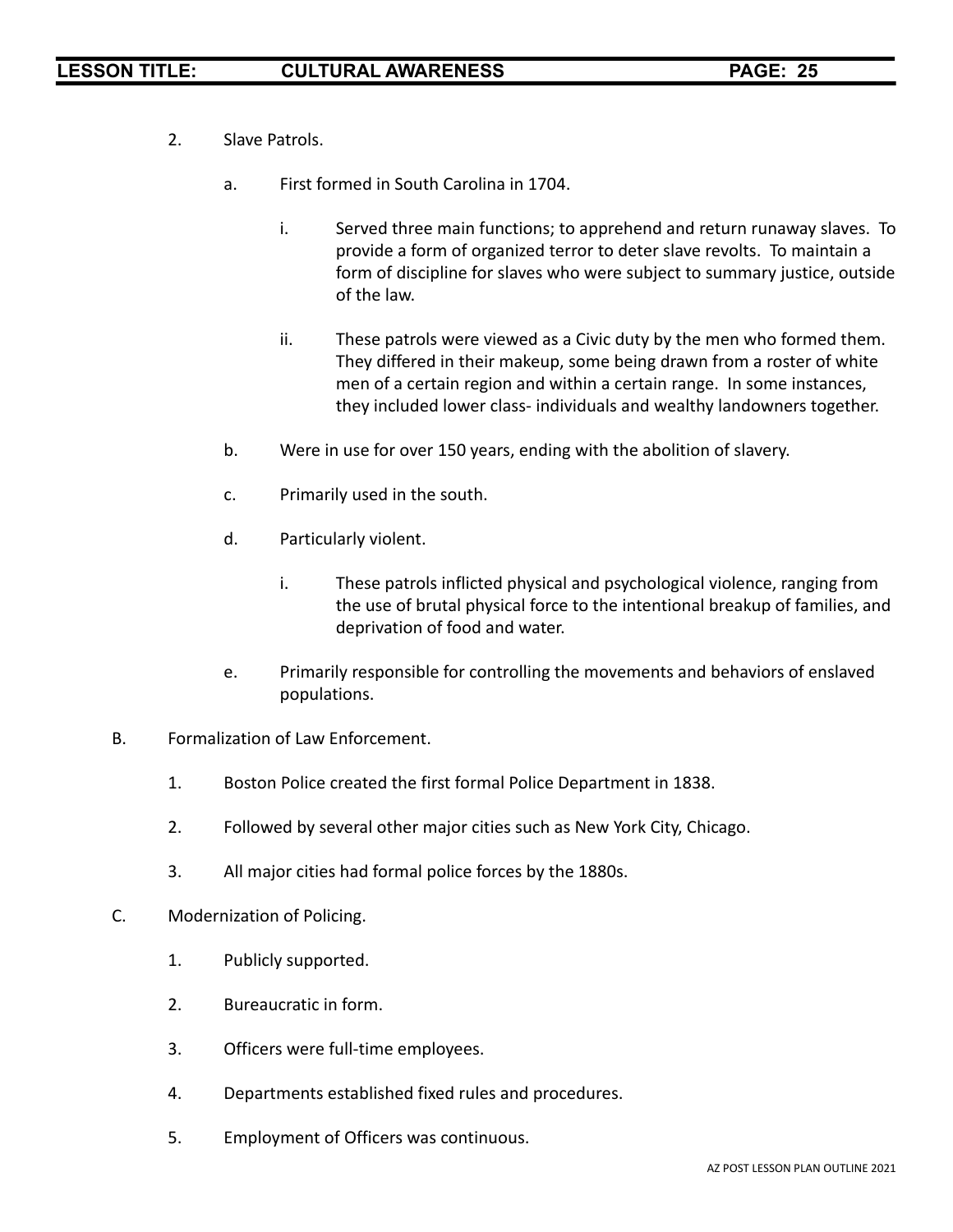- 6. Departments were accountable to a governmental authority.
- 7. Early Police Departments were created in a response to disorder, and implemented to maintain class control.
	- a. Created to maintain a stable and disciplined workforce for the developing system of factory and production.
	- b. Workers were forced to work long hours, in dangerous working conditions, for low wages.
	- c. Law Enforcement was the enforcer to create dominance for the economically elite.

### **VII. ANCILLARY DUTIES LAW ENFORCEMENT CARRIED OUT IN THE PAST P. O. 6.1.4**

- A. Where do the expectations of law enforcement originate?
	- 1. Slave patrols.
		- a. Capturing and returning runaway slaves.
		- b. Disciplining slaves who were subject to summary justice (outside the law).
		- c. Form of organized terror to prevent slave revolts.
		- d. Use of violent measures to carry out duties.
- B. Land surveying.
- C. Force used on behalf of corporations.
	- 1. Create a stable/orderly workforce, preventing workforce uprisings.
		- a. Worked at the direction of economically elite corporations.
		- b. These duties led to widespread corruption.
- D. Tax/debt collection.
	- 1. In support of illegal activity; gambling, drinking, prostitution.

### **VIII. WHERE DO ADVERSE VIEWS OF LAW ENFORCEMENT ORIGINATE?**

**P. O. 6.1.4**

A. Historical trauma (experiences passed down through generations).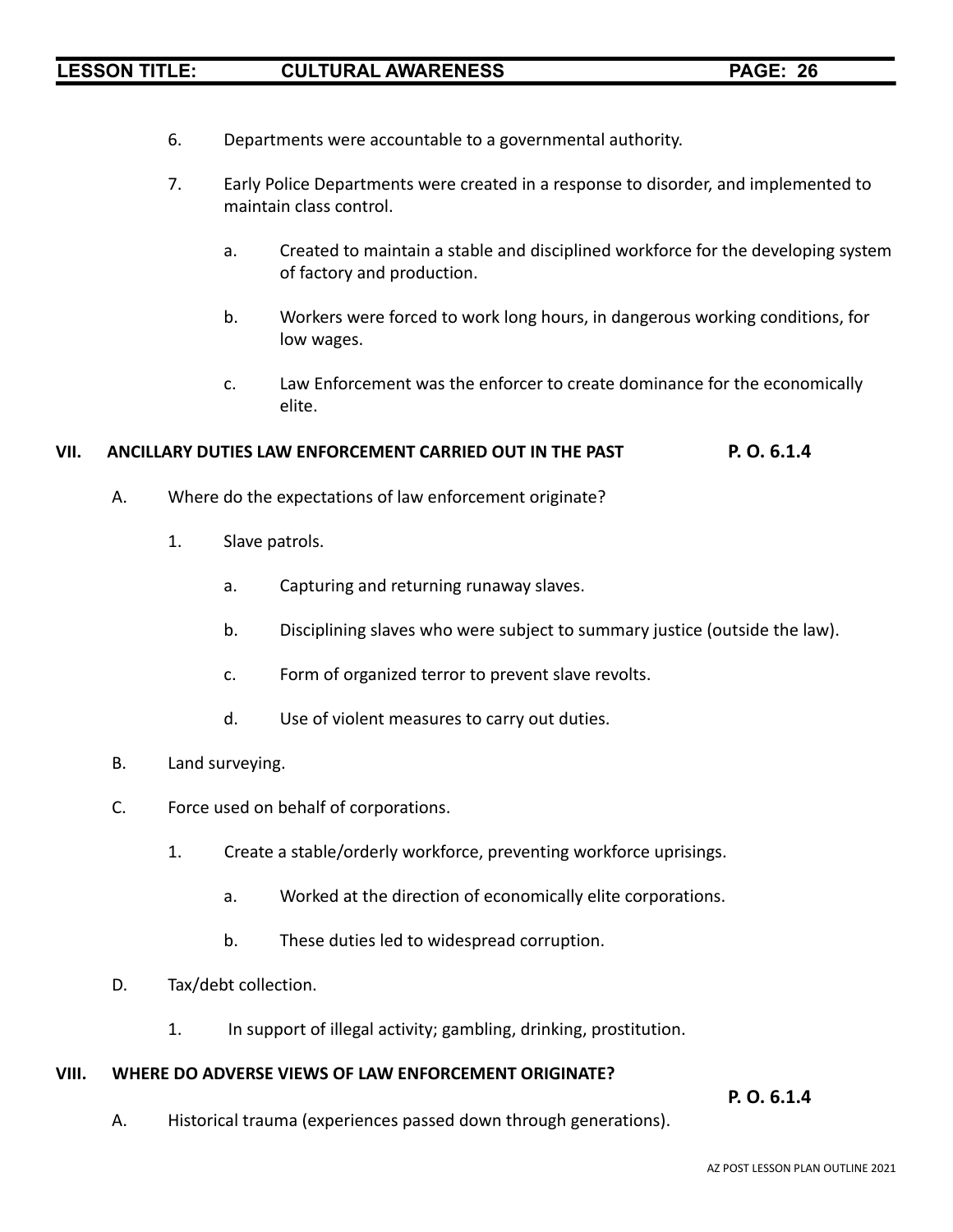- 1. How will recent events form views of law enforcement in the minds of the family members, friends, and community members of those affected?
	- a. Personal Experience.
- 2. Lack of accountability in past departments.
	- a. Lack of accountability created cultures of misconduct and malice.
- 3. Use of Police by elected officials and the wealthy, to enforce social classes (use during labor disputes, debt collection, etc.).
	- a. Primarily used to control the "Dangerous Class".
	- b. Community members who were viewed as being a part of the "Dangerous Class" were identifiable as consisting of the poor, foreign immigrants, and free African Americans (former slaves).
- 4. Prior instances of corruption.
	- a. The corruption ranged from theft, to excessive force, biased enforcement and disproportionate administration of justice.

# **IX. LOCAL MAJOR INCIDENTS OF NATIONAL SIGNIFICANCE P. O. 6.1.4**

- A. Senate Bill (SB) 1070 Protests of 2012.
	- 1. Community protests centered around SB 1070, a legislative act billed as an anti-illegal immigration law and its potential to lead to biased policing, and enforcement of the law was inherently biased.
		- a. Many community members believed the bill could lead to biased policing practices.
		- b. Community members gathered at the State Capital in Phoenix, both against and in support of the law.
		- c. Multiple arrests of protesters.
		- d. There were other protests in cities around the country as well.
- B. 2020 Civil Unrest sparked by Law Enforcement incidents.
	- 1. Community protest that began with the deaths of George Floyd, Breonna Taylor, Dion Johnson, and other African Americans who have been killed by Law Enforcement.
		- a. Most protesters wanted to bring attention to racial injustices and police brutality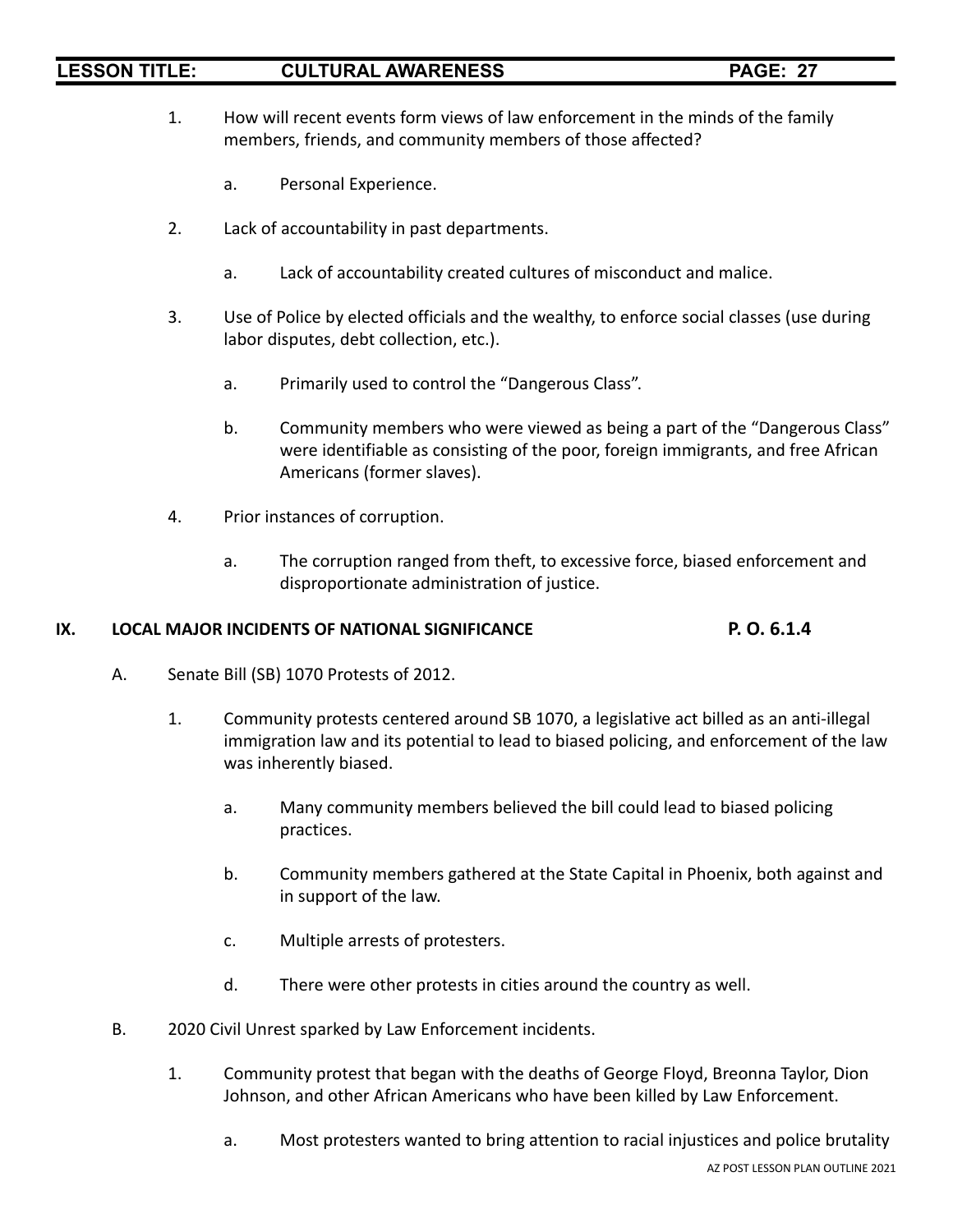taking place throughout the Country.

- b. Both non-violent and violent protests took place nationwide. There were protests in multiple Counties throughout Arizona.
- c. The Phoenix Metropolitan area experienced confrontations between Law Enforcement and violent protests, which led to property damage and arrests, on multiple nights.

## **X. PRACTICAL EXERCISES P. O. 6.1.5**

- A. Lesson Goals.
	- 1. Prepare students for application of subject material during enforcement contacts.
	- 2. Create an environment where students feel comfortable discussing difficult subjects.
- B. Group Discussion -
- C. The instructor will read each scenario aloud and ask the students to respond. The instructor should use their own experience to help students during the conversation.
	- 1. Scenario 1.
		- a. You are asked to visit a high school to speak with students about your career and provide general safety tips. The students begin to ask you questions about a recent high-profile officer-involved shooting and their comments reflect a combination of fear and anger. You were not involved and know that your agency leader is the spokesperson on these incidents. How do you respond? *INSTRUCTOR NOTE: Guiding questions: Which topic(s) covered during the lesson can be incorporated into the discussion? How can the behavior and communication chosen assist in resolving the immediate problem and impact perceptions? The instructor should have a sample response prepared for each of the scenarios listed below.*
	- 2. Scenario 2.
		- a. You've detained a person whose presentation doesn't match the information on their ID. The detainee insists on being treated by their gender presentation but policy requires certain steps that may not allow you to honor this request. What do you do?
	- 3. Scenario 3.
		- a. You've just finished your training and are now working full-time with your agency. You notice some language from officers who have been working far longer than you, that may be considered offensive. You ignore it until you hear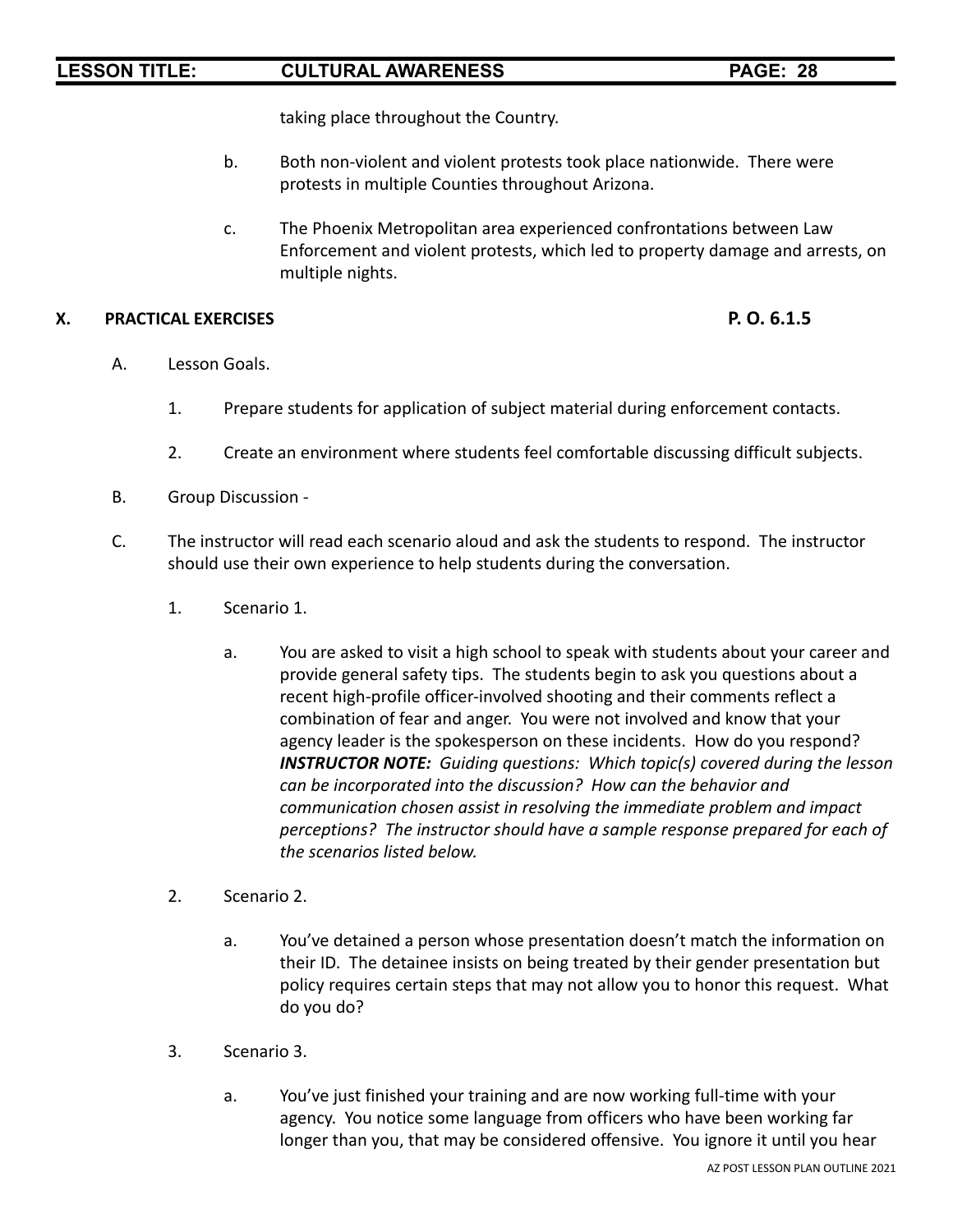certain terms being used by the same officers when all of you respond to an incident. It appears to you that the dialogue is making the community members involved uncomfortable. What do you do?

- 4. Scenario 4.
	- a. You and your partner have responded to a domestic violence call. Upon arrival you learn that the couple has limited English speaking skills and are Iraqi refugees. The husband will be detained and the wife needs medical treatment. There are also young children in the home but they are too young to help with translation. The inability to communicate with the couple plus their lack of understanding of local laws is elevating their resistance to the process. How do you handle this situation?
- 5. Scenario 5.
	- a. A person's motorized wheelchair has broken down in the middle of a crosswalk and is now blocking traffic. Your partner is rerouting traffic while you work with them to determine how to get them safely out of the street. Although the individual is cooperative, the chair is their main source of mobility and they have a lot of anxiety about it becoming damaged or inoperable. Traffic is building up and additional units are not immediately available. What do you do?
- D. Video Discussion Select a few of the videos below, to watch and discuss as a group.
	- 1. General Questions: Use these as a basic guide for dialogue after each video.
		- a. What thoughts came to mind as you were watching the video?
		- b. What are a few personal takeaways for you?
		- c. How can you use this information during the remainder of your training/academy experience and throughout your career?
	- 2. Education YouTube Channel: U.S. Department of Justice Community Relations Service.
		- a. Multiple relevant topic videos of various lengths.
		- b. Cultural Diversity: How Cops Can Get to Know their Communities.

<https://www.youtube.com/channel/UCUcDfsJPZAVX26MInJopuuQ>

<https://youtu.be/ATUr0MpYDdw>

i. Advice on serving refugees, non-English speakers, mixed language households.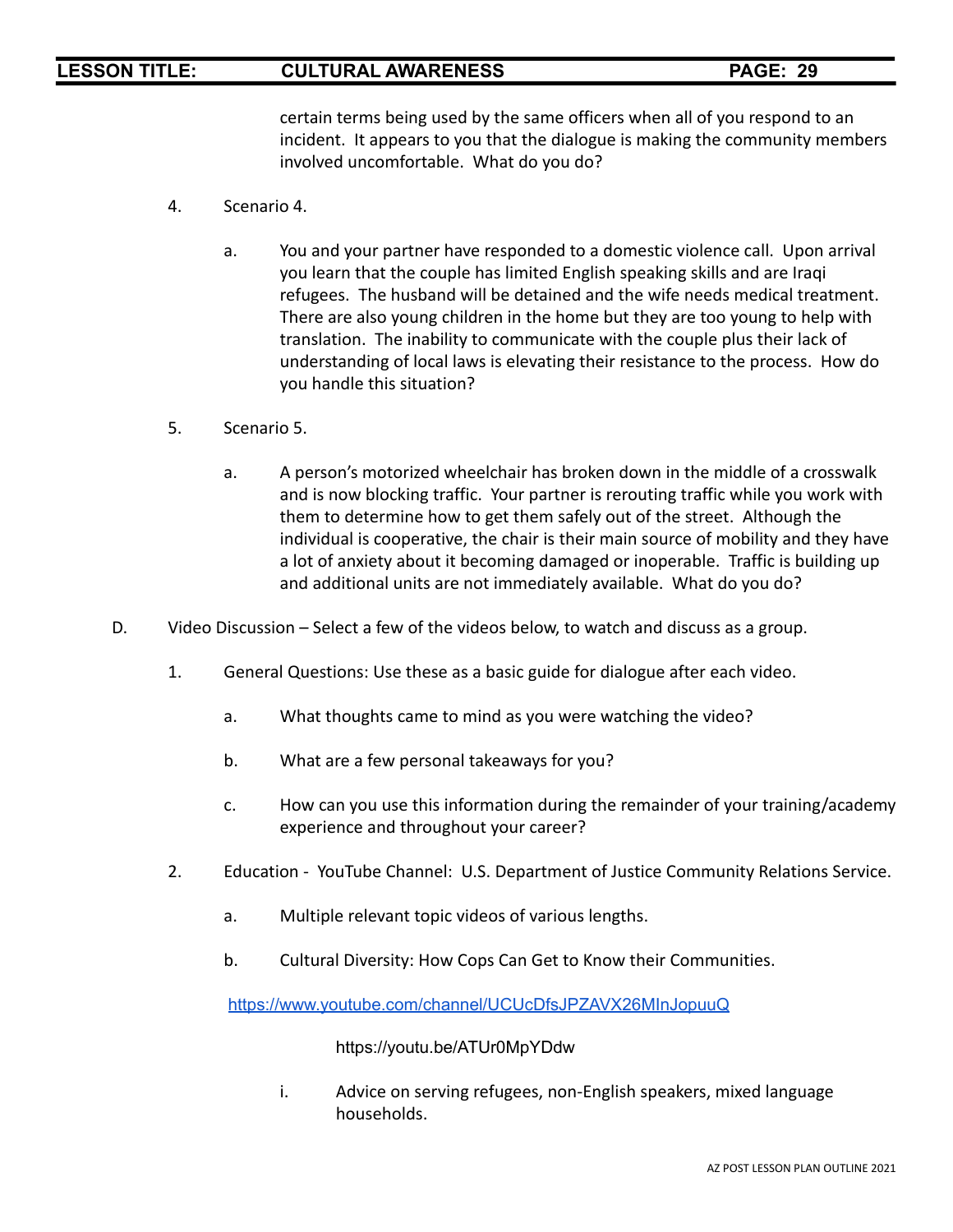- 3. Professional POV and Experiences.
	- a. We police have become great protectors, but forgot how to serve | Melvin Russell | TEDxMidAtlantic.
		- i. Baltimore Police Lt. Colonel Melvin Russell shares his experience on reshaping his perspective and connecting with the community.

[https://youtu.be/KIMWf\\_e7ZJI](https://youtu.be/KIMWf_e7ZJI)

- b. Policing the Bridge | Tim Mcmillan | TEDxSavannah.
	- i. Police lieutenant recounts how he changed his thoughts on how he serves the community after encountering a teenage Black male driver. [Policing](https://youtu.be/lz7fva4OQzo) the Bridge | Tim Mcmillan | [TEDxSavannah](https://youtu.be/lz7fva4OQzo)
- c. Transgender Police Officer Is A Force For Change (NBC Out/ NBC News).
	- i. King County Sheriff's Deputy recounts the process of becoming transgender and approaching the change with the department. [Transgender](https://youtu.be/Zl_RjjctHVw) Police Officer Is A Force For Change | NBC Out | NBC News
- d. Army Veteran and Police Officer: How One Refugee Gives Back.
	- i. Highlight of Phoenix Police Officer Germain Dosseh's life and career by the United Nations Refugee Agency.
- 4. Profession and Race Issues. Army Veteran and Police Officer: How One [Refugee](https://youtu.be/hzwyM-jjv10) Gives **[Back](https://youtu.be/hzwyM-jjv10)**

[https://www.unrefugees.org/news/army-veteran-and-police-officer-how-one-refugee-give](https://www.unrefugees.org/news/army-veteran-and-police-officer-how-one-refugee-gives-back/) [s-back/](https://www.unrefugees.org/news/army-veteran-and-police-officer-how-one-refugee-gives-back/)

- a. Black police officers struggle with their racial and professional identity.
	- i. "Downtown Beat Officer Antwan Denson explains to CBS News the pressure of being a black man in a police uniform and why he kneels--and sheds a tear--with the protesters."; interview completed during protests over George Floyd incident.
- 5. Community Relations. Black police officers struggle with their racial and [professional](https://youtu.be/8c22zJu_qIo) [identity](https://youtu.be/8c22zJu_qIo)
	- a. A Conversation With My Black Son | Op-Docs | The New York Times.
		- i. African-American and Hispanic parents explain how and why they teach their children about interacting with law enforcement; "The Talk".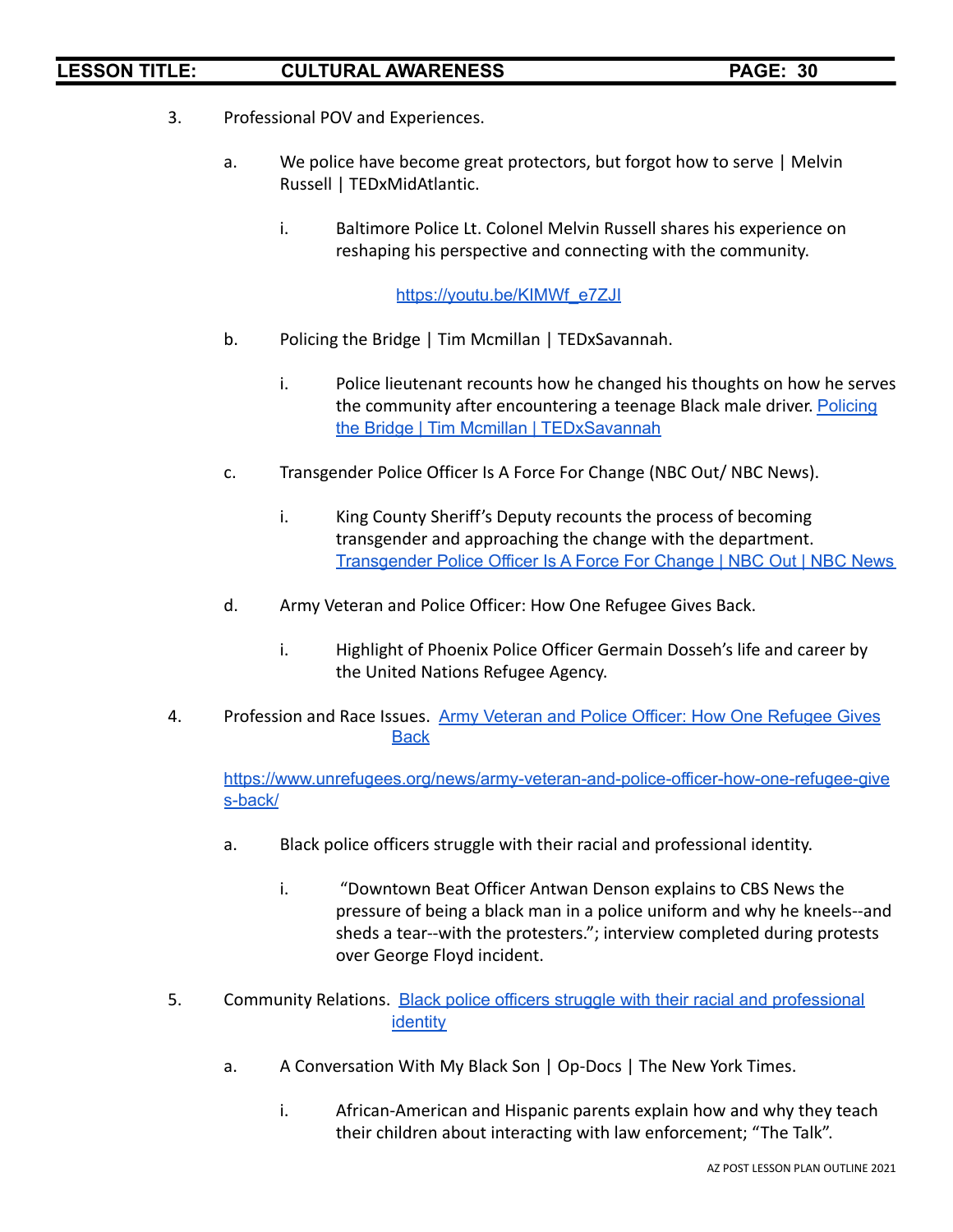- b. Starbucks continues talks with Tempe police after officers asked to leave the store. A [Conversation](https://youtu.be/lXgfX1y60Gw) With My Black Son | Op-Docs | The New York Times
	- i. Media coverage of events involving Tempe Police Department officers.
- c. An unlikely friendship between white cop, black teen. [Starbucks](https://youtu.be/G05zlz9CNKU) continues talks with Tempe police after [officers](https://youtu.be/G05zlz9CNKU) asked to leave store
	- i. Media coverage of Benicia Police Officer Kirk Keffer providing assistance to a local teen.
- d. Phoenix Pride plans to scale back police presence at festivals and parades in November. An unlikely [friendship](https://youtu.be/S1rBlWOCE3E) between white cop, black teen
	- i. Media coverage of local events with organizers who want police to have a minimized presence.
- e. New round of protests in Gilbert. [Phoenix](https://youtu.be/K41VKJUcVko) Pride plans to scale back police presence at festival, parade in [November](https://youtu.be/K41VKJUcVko)
	- i. Media coverage of protests in Gilbert and interview of Mesa-based pastor who is working with Mesa PD on community relations.
- f. Protests linked to decades of mistrust. New round of [protests](https://youtu.be/XuJkQCEFjOU) in Gilbert
	- i. Media interview of Arizona State University professor about connection of 2020 summer protests and previous police incidents.
- g. Officer Calms Girl Who Is Afraid of Police During Traffic Stop. <https://youtu.be/xdb7tZQSpEI>
	- i. Recap and reunion about emotional de-escalation of driver's child.
- h. "I Just Wanna Live". Officer Calms Girl Who Is Afraid of Police [During](https://youtu.be/zrt2_ZghvWc) Traffic [Stop](https://youtu.be/zrt2_ZghvWc)
	- i. Song performed by 12-year-old gospel singer Keedron Bryant which was written by his mother in response to the George Floyd incident; shared by National Organization of Black Law Enforcement Executives (NOBLE).
- 6. Disability Community Interactions. [https://youtu.be/\\_kaWGqlV4cg](https://youtu.be/_kaWGqlV4cg) [Meet](https://youtu.be/Bs4QJySqxJg) The [12-Year-Boy](https://youtu.be/Bs4QJySqxJg) Who Sang 'I Just Want To Live' About George Floyd | **[TODAY](https://youtu.be/Bs4QJySqxJg)** 
	- a. My son is mentally ill, so listen up!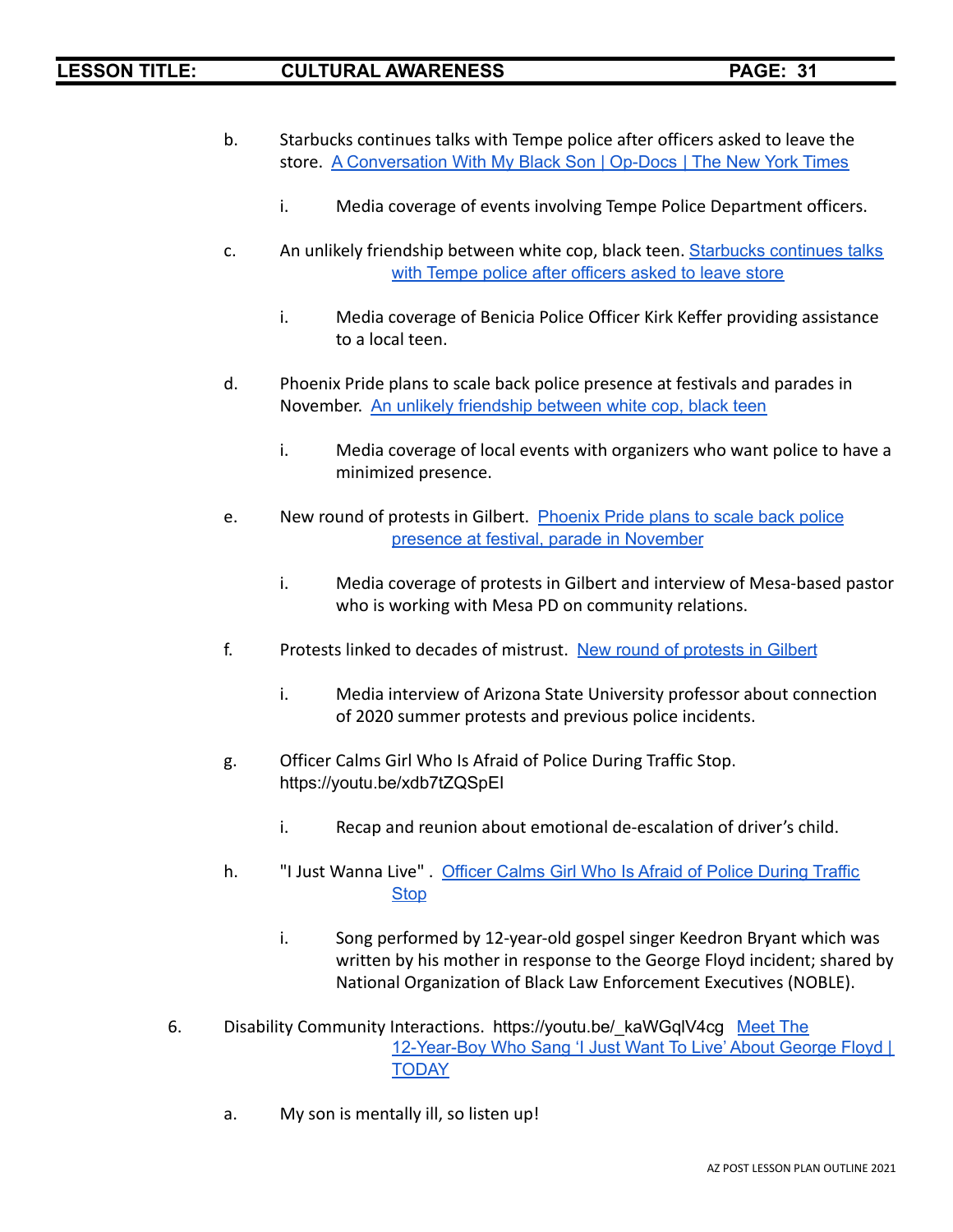- i. CNN story covering a teen who lives with mental illness and his mother who uses their experience to educate local law enforcement.
- b. Family of autistic teen tackled by cop calls for change. He hears [voices,](https://youtu.be/WAX5OnA9tZU) she [wants](https://youtu.be/WAX5OnA9tZU) hers heard My son is [mentally](https://youtu.be/yTV08HNxp6Q) ill, so listen up!
	- i. Family response to an incident involving Buckeye PD.
- c. Photo of police officer consoling teen goes viral. Family of autistic teen [tackled](https://youtu.be/kwwQvGj5xyE) by cop calls for [change](https://youtu.be/kwwQvGj5xyE)
	- i. Media story covering Charlotte Police Officer Tim Purdy responding to autistic teen.
- d. The Community I Serve (Trailer). Photo of police officer [consoling](https://youtu.be/49b8EJFqqPQ) teen goes viral
	- i. Trailer for a film about law enforcement officers serving persons who suffer from mental illness. The [Community](https://youtu.be/tS6s4IK4Cp0) I Serve (Trailer)

### **XI. PRACTICAL EXERCISES P. O. 6.1.6**

- A. Tangible Activities.
	- 1. There are many steps you can take during your duty hours as well as during your personal time, to expand your cultural awareness. Below are just a few:
		- a. On-Duty Activities.
			- i. Hold conversations with community leaders and residents to increase understanding of personal and cultural experiences and build relationships.
			- ii. Attend meetings organized to address community issues, such as department advisory board and Block Watch meetings.
			- iii. Visit cultural and community centers to introduce yourself to staff and participants, learn about organizational missions and history.
			- iv. Research points of interest or points of pride for your township/municipality/assigned area and visit the locations.
		- b. Personally Motivated Activities.
			- i. Language Learning Take steps to learn a language commonly used in the communities that you serve and is often encountered by officers in your agency. Beyond financial incentives that your employer may offer for mastering and using a second language, your increased ability to